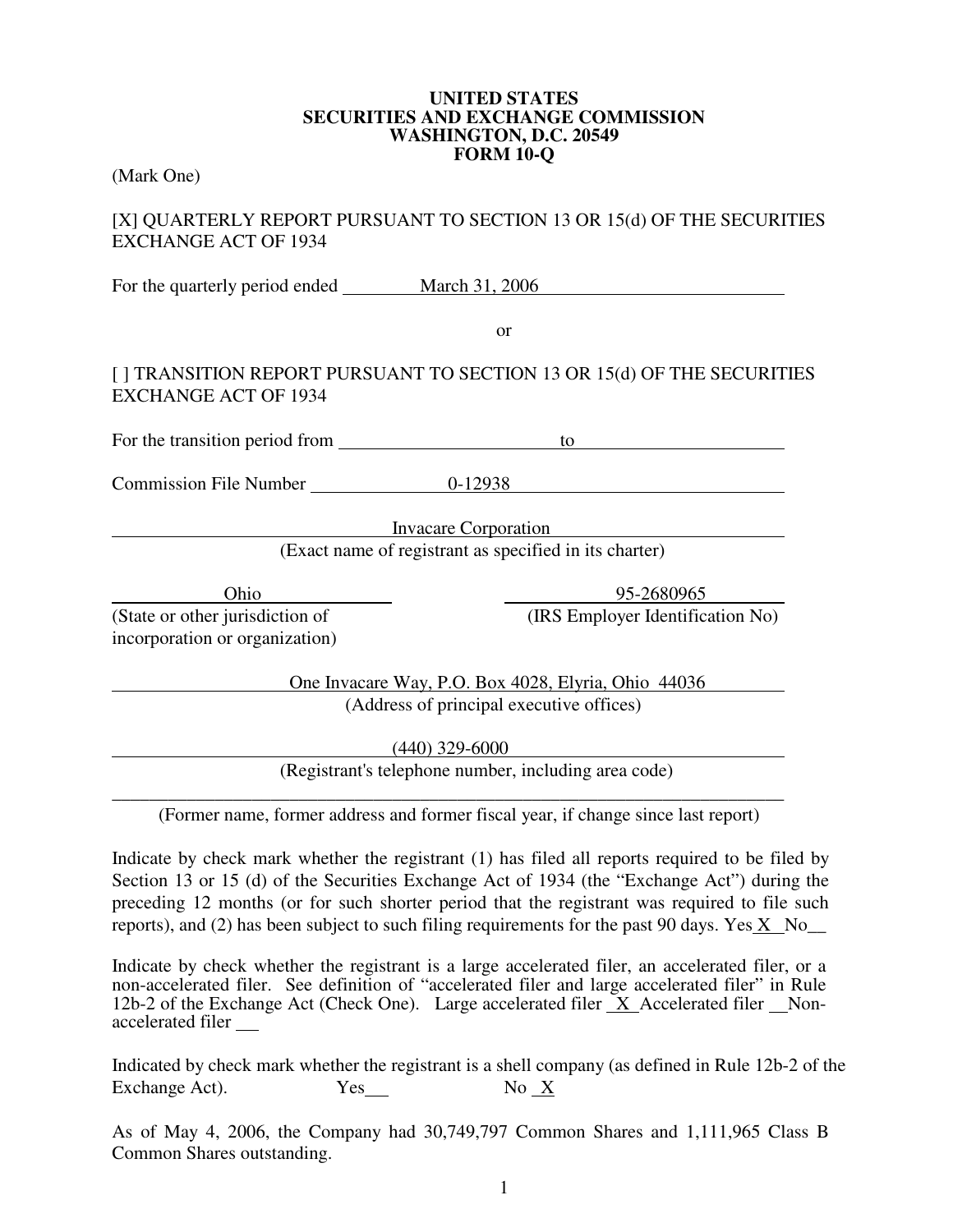## INVACARE CORPORATION

# INDEX

| Part I. FINANCIAL INFORMATION:                                        | Page No. |
|-----------------------------------------------------------------------|----------|
| Item 1. Financial Statements (Unaudited)                              |          |
| <b>Condensed Consolidated Balance Sheets -</b>                        |          |
|                                                                       |          |
| Condensed Consolidated Statement of Earnings -                        |          |
|                                                                       |          |
| <b>Condensed Consolidated Statement of Cash Flows -</b>               |          |
|                                                                       |          |
| Notes to Condensed Consolidated Financial                             |          |
|                                                                       |          |
| Item 2. Management's Discussion and Analysis of                       |          |
|                                                                       |          |
| Item 3. Quantitative and Qualitative Disclosures About Market Risk27  |          |
|                                                                       |          |
| Part II. OTHER INFORMATION:                                           |          |
|                                                                       |          |
| Item 2. Unregistered Sales of Equity Securities and Use of Proceeds27 |          |
|                                                                       |          |
|                                                                       |          |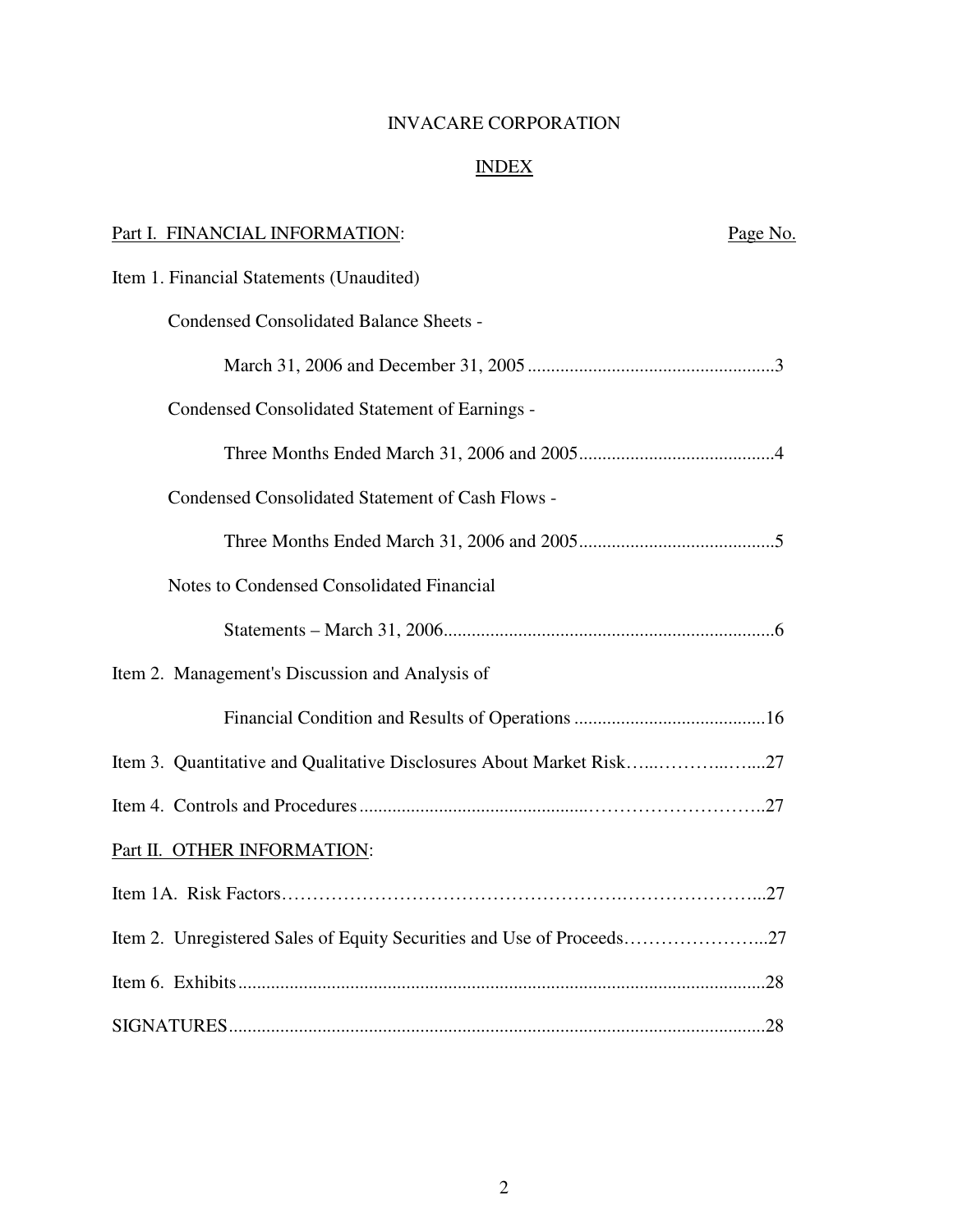#### **Part I. FINANCIAL INFORMATION**

Item 1. Financial Statements

### **INVACARE CORPORATION AND SUBSIDIARIES**

Condensed Consolidated Balance Sheets

|                                                                 | March 31,   | December 31,   |
|-----------------------------------------------------------------|-------------|----------------|
|                                                                 | 2006        | 2005           |
|                                                                 | (unaudited) |                |
| <b>ASSETS</b>                                                   |             | (In thousands) |
| <b>CURRENT ASSETS</b>                                           |             |                |
| Cash and cash equivalents                                       | \$11,412    | \$25,624       |
| Marketable securities                                           | 288         | 252            |
| Trade receivables, net                                          | 284,504     | 287,955        |
| Installment receivables, net                                    | 12,094      | 12,935         |
| Inventories, net                                                | 181,007     | 176,925        |
| Deferred income taxes                                           | 27,027      | 27,446         |
| Other current assets                                            | 45,976      | 39,510         |
| <b>TOTAL CURRENT ASSETS</b>                                     | 562,308     | 570,647        |
| <b>OTHER ASSETS</b>                                             | 47,879      | 47,110         |
| <b>OTHER INTANGIBLES</b>                                        | 106,541     | 108,117        |
| PROPERTY AND EQUIPMENT, NET                                     | 172,676     | 176,206        |
| <b>GOODWILL</b>                                                 | 723,190     | 720,873        |
| <b>TOTAL ASSETS</b>                                             | \$1,612,594 | \$1,622,953    |
| <b>LIABILITIES AND SHAREHOLDERS' EQUITY</b>                     |             |                |
| <b>CURRENT LIABILITIES</b>                                      |             |                |
| Accounts payable                                                | \$130,582   | \$133,106      |
| Accrued expenses                                                | 106,719     | 106,214        |
| Accrued income taxes                                            | 11,339      | 13,340         |
| Short-term debt and current maturities of long-term obligations | 80,323      | 80,228         |
| <b>TOTAL CURRENT LIABILITIES</b>                                | 328,963     | 332,888        |
| <b>LONG-TERM DEBT</b>                                           | 440,832     | 457,753        |
| OTHER LONG-TERM OBLIGATIONS                                     | 83,153      | 79,624         |
| <b>SHAREHOLDERS' EQUITY</b>                                     |             |                |
| Preferred shares                                                |             |                |
| Common shares                                                   | 7,981       | 7,925          |
| Class B common shares                                           | 278         | 278            |
| Additional paid-in-capital                                      | 142,933     | 137,245        |
| Retained earnings                                               | 602,835     | 598,025        |
| Accumulated other comprehensive earnings                        | 47,797      | 47,480         |
| Treasury shares                                                 | (42, 178)   | (38,265)       |
| <b>TOTAL SHAREHOLDERS' EQUITY</b>                               | 759,646     | 752,688        |
| <b>TOTAL LIABILITIES AND SHAREHOLDERS'</b>                      |             |                |
| <b>EQUITY</b>                                                   | \$1,612,594 | \$1,622,953    |

See notes to condensed consolidated financial statements.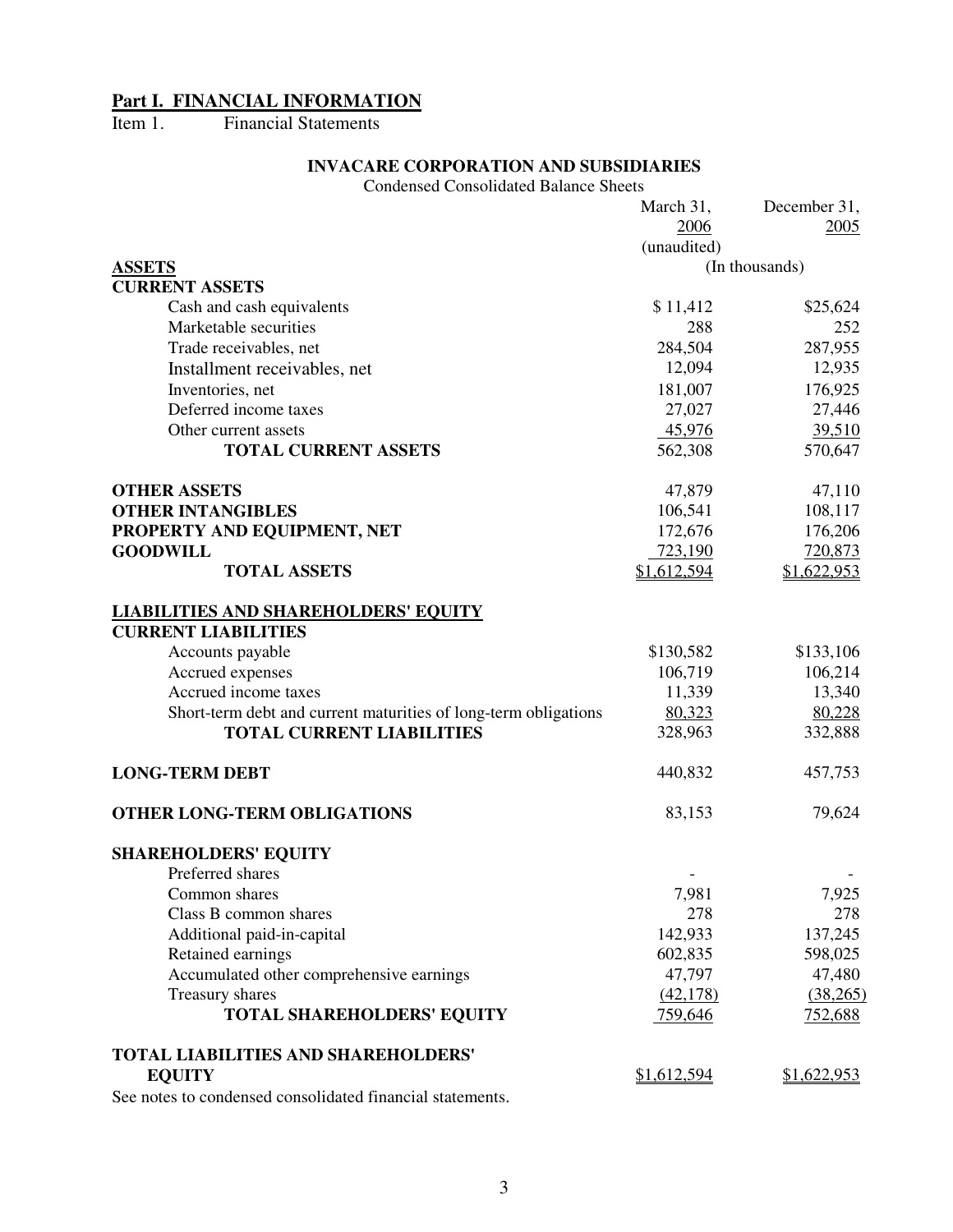# **INVACARE CORPORATION AND SUBSIDIARIES**

Condensed Consolidated Statement of Earnings - (unaudited)

|                                                                   | Three Months Ended |                       |  |
|-------------------------------------------------------------------|--------------------|-----------------------|--|
| (In thousands except per share data)                              | March 31,          |                       |  |
|                                                                   | 2006               | 2005                  |  |
| Net sales                                                         | \$361,704          | \$370,944             |  |
| Cost of products sold                                             | <u>259,901</u>     | <u>261,100</u>        |  |
| Gross profit                                                      | 101,803            | 109,844               |  |
| Selling, general and administrative expense                       | 83,390             | 83,962                |  |
| Charge related to restructuring activities                        | 3,157              |                       |  |
| Interest expense                                                  | 8,419              | 6,986                 |  |
| Interest income                                                   | (600)              | (994)                 |  |
| Earnings before income taxes                                      | 7,437              | 19,890                |  |
| Income taxes                                                      | 2,230              | 6,345                 |  |
| <b>NET EARNINGS</b>                                               | \$5,207            | \$13,545              |  |
|                                                                   |                    |                       |  |
| <b>DIVIDENDS DECLARED PER</b><br><b>COMMON SHARE</b>              | 0.0125             | 0.0125                |  |
| Net Earnings per Share – Basic                                    | \$<br>0.16         | 0.43<br>S             |  |
| Weighted Average Shares Outstanding - Basic                       | 31,731             | <u>31,359</u>         |  |
| Net Earnings per Share - Assuming Dilution                        | \$<br>0.16         | $\frac{1}{2}$<br>0.42 |  |
| Weighted Average Shares Outstanding -<br><b>Assuming Dilution</b> | 32,190             | 32,534                |  |

See notes to condensed consolidated financial statements.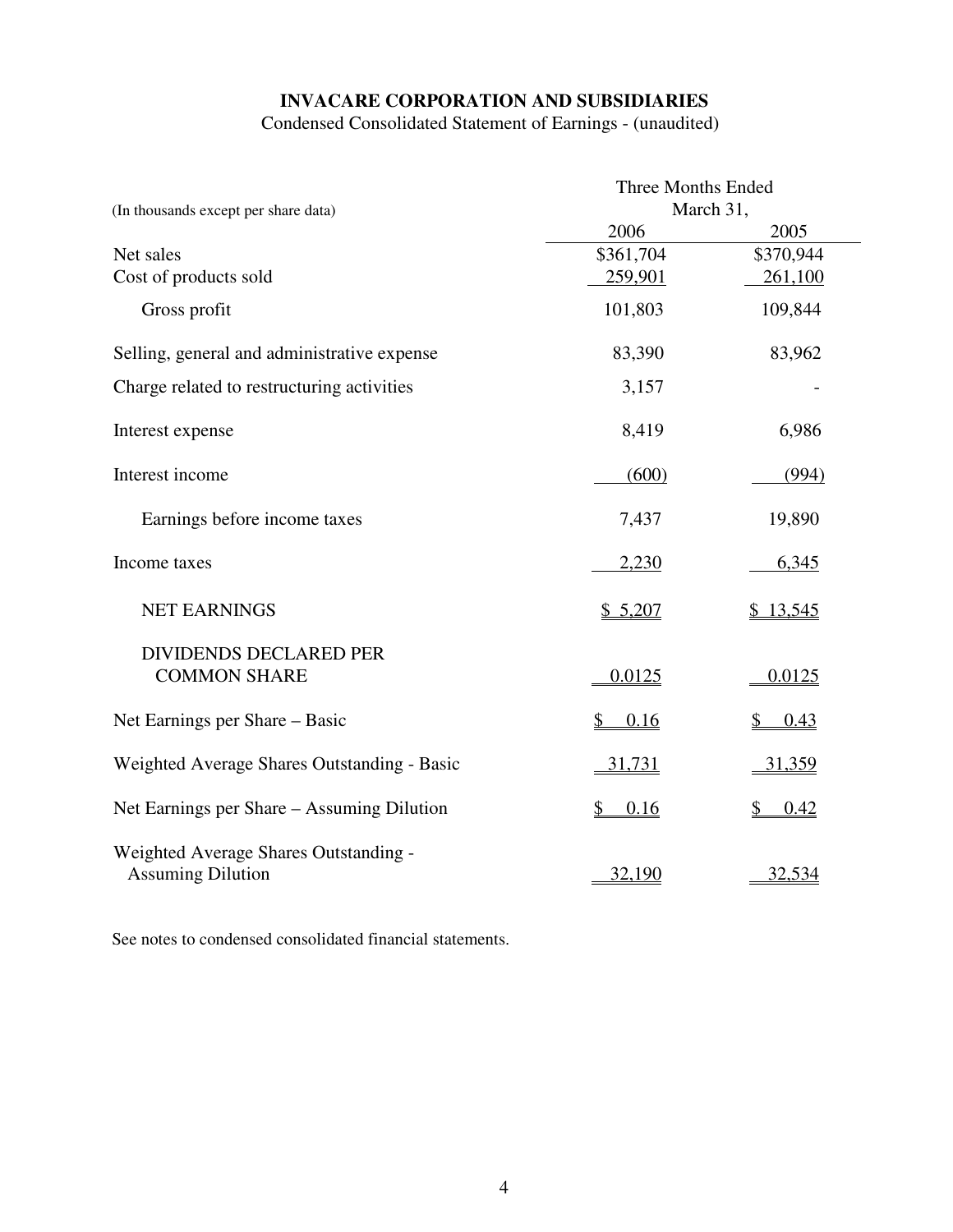# **INVACARE CORPORATION AND SUBSIDIARIES**

## Condensed Consolidated Statement of Cash Flows - (unaudited)

|                                                                      | Three Months Ended |                        |
|----------------------------------------------------------------------|--------------------|------------------------|
|                                                                      |                    | March 31,              |
| <b>OPERATING ACTIVITIES</b>                                          | 2006               | 2005<br>(In thousands) |
| Net earnings                                                         | \$5,207            | \$13,545               |
| Adjustments to reconcile net earnings to                             |                    |                        |
| net cash provided (used) by operating activities:                    |                    |                        |
| Depreciation and amortization                                        | 9,813              | 10,132                 |
| Provision for losses on trade and installment receivables            | 1,794              | 1,696                  |
| Provision for other deferred liabilities                             | 1,222              | 569                    |
| Provision for deferred income taxes                                  | 667                | 3,183                  |
| Loss on property and equipment sales/disposals                       | 269                | 21                     |
| Changes in operating assets and liabilities:                         |                    |                        |
| Trade receivables                                                    | 2,440              | 5,398                  |
| Installment sales contracts, net                                     | (253)              | (1,785)                |
| Inventories                                                          | (4,985)            | (14,988)               |
| Other current assets                                                 | 4,201              | 1,911                  |
| Accounts payable                                                     | (2,091)            | (11,322)               |
| Accrued expenses                                                     | (9,854)            | (11, 945)              |
| Other deferred liabilities                                           | 99                 | 111                    |
| NET CASH PROVIDED (USED) BY OPERATING                                |                    |                        |
| <b>ACTIVITIES</b>                                                    | 8,529              | (3,474)                |
| <b>INVESTING ACTIVITIES</b>                                          |                    |                        |
| Purchases of property and equipment                                  | (5,009)            | (9,007)                |
| Proceeds from sale of property and equipment                         | 33                 | 100                    |
| Other long term assets                                               | (523)              | 289                    |
| Business acquisitions, net of cash acquired                          |                    | (9,252)                |
| Other                                                                | (159)              | (1,641)                |
| NET CASH USED FOR INVESTING ACTIVITIES                               | (5,658)            | (19,511)               |
| <b>FINANCING ACTIVITIES</b>                                          |                    |                        |
| Proceeds from revolving lines of credit, securitization facility and |                    |                        |
| long-term borrowings                                                 | 145,155            | 138,634                |
| Payments on revolving lines of credit, long-term debt                |                    |                        |
| and capital lease obligations                                        | (162,007)          | (130, 490)             |
| Proceeds from exercise of stock options                              | 1,343              | (243)                  |
| Payment of dividends                                                 | (397)              | (387)                  |
| NET CASH (REQUIRED) PROVIDED BY FINANCING                            |                    |                        |
| <b>ACTIVITIES</b>                                                    | (15,906)           | 7,514                  |
| Effect of exchange rate changes on cash                              | (1,177)            | (336)                  |
| Decrease in cash and cash equivalents                                | (14,212)           | (15,807)               |
| Cash and cash equivalents at beginning of period                     | 25,624             | 32,567                 |
| Cash and cash equivalents at end of period                           | 11,412             | 16,760                 |

See notes to condensed consolidated financial statements.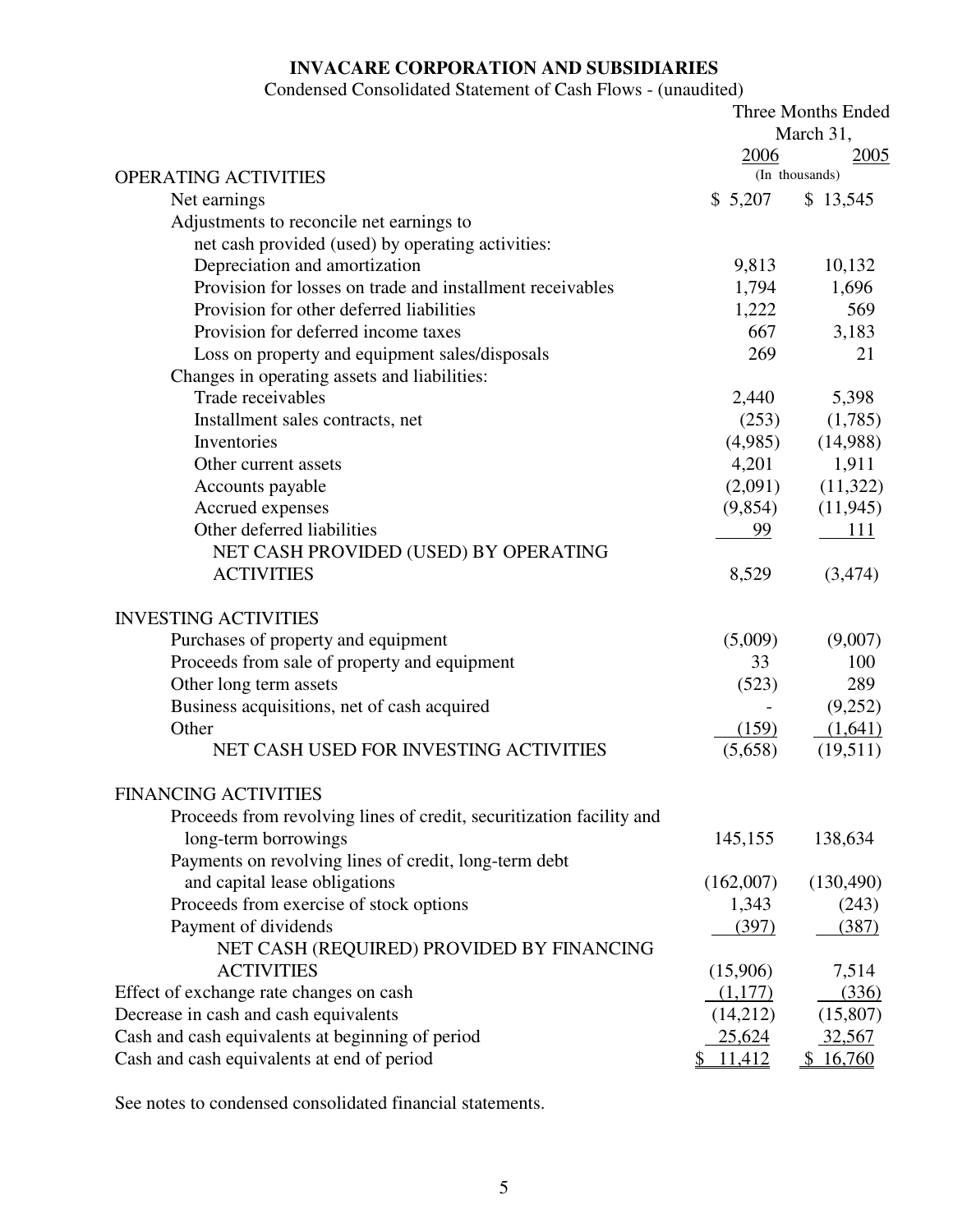#### **INVACARE CORPORATION AND SUBSIDIARIES**

Notes to Condensed Consolidated Financial Statements (Unaudited) March 31, 2006

**Nature of Operations -** Invacare Corporation and its subsidiaries ("Invacare" or the "Company") is the leading home medical equipment manufacturer in the world based on its distribution channels, the breadth of its product line and net sales. The Company designs, manufactures and distributes an extensive line of medical equipment for the home health care, retail and extended care markets. The Company's products include standard manual wheelchairs, motorized and lightweight prescription wheelchairs, seating and positioning systems, motorized scooters, patient aids, home care beds, low air loss therapy products, respiratory products and distributed products.

**Principles of Consolidation -** The consolidated financial statements include the accounts of the Company, its majority owned subsidiaries and a variable interest entity for which the Company is the primary beneficiary and include all adjustments, which were of a normal recurring nature, necessary to present fairly the financial position of the Company as of March 31, 2006, the results of its operations for the three months ended March 31, 2006 and 2005, respectively, and changes in its cash flows for the three months ended March 31, 2006 and 2005, respectively. Certain foreign subsidiaries, represented by the European segment, are consolidated using a February 28 quarter end in order to meet filing deadlines. No material subsequent events have occurred related to the European segment, which would require disclosure or adjustment to the Company's financial statements. The results of operations for the three months ended March 31, 2006, are not necessarily indicative of the results to be expected for the full year. All significant intercompany transactions are eliminated.

**Reclassifications -** Certain reclassifications have been made to the prior years' consolidated financial statements to conform to the presentation used for the period ended March 31, 2006.

**Use of Estimates -** The consolidated financial statements are prepared in conformity with accounting principles generally accepted in the United States, which require management to make estimates and assumptions that affect the amounts reported in the financial statements and accompanying notes. Actual results may differ from these estimates.

**Business Segments -** The Company reports its results of operations through three primary business segments based on geographical area: North America, Europe and Asia/Pacific. The three reportable segments represent operating groups that sell products in different geographic regions.

The North America segment sells each of five primary product lines, which includes: standard, rehab, distributed, respiratory, and continuing care products. Europe and Asia/Pacific sell the same product lines with the exception of distributed products. Each business segment sells to the home health care, retail and extended care markets.

The Company evaluates performance and allocates resources based on profit or loss from operations before income taxes for each reportable segment. The accounting policies of each segment are the same as those described in the summary of significant accounting policies for the Company's consolidated financial statements. Intersegment sales and transfers are based on the costs to manufacture plus a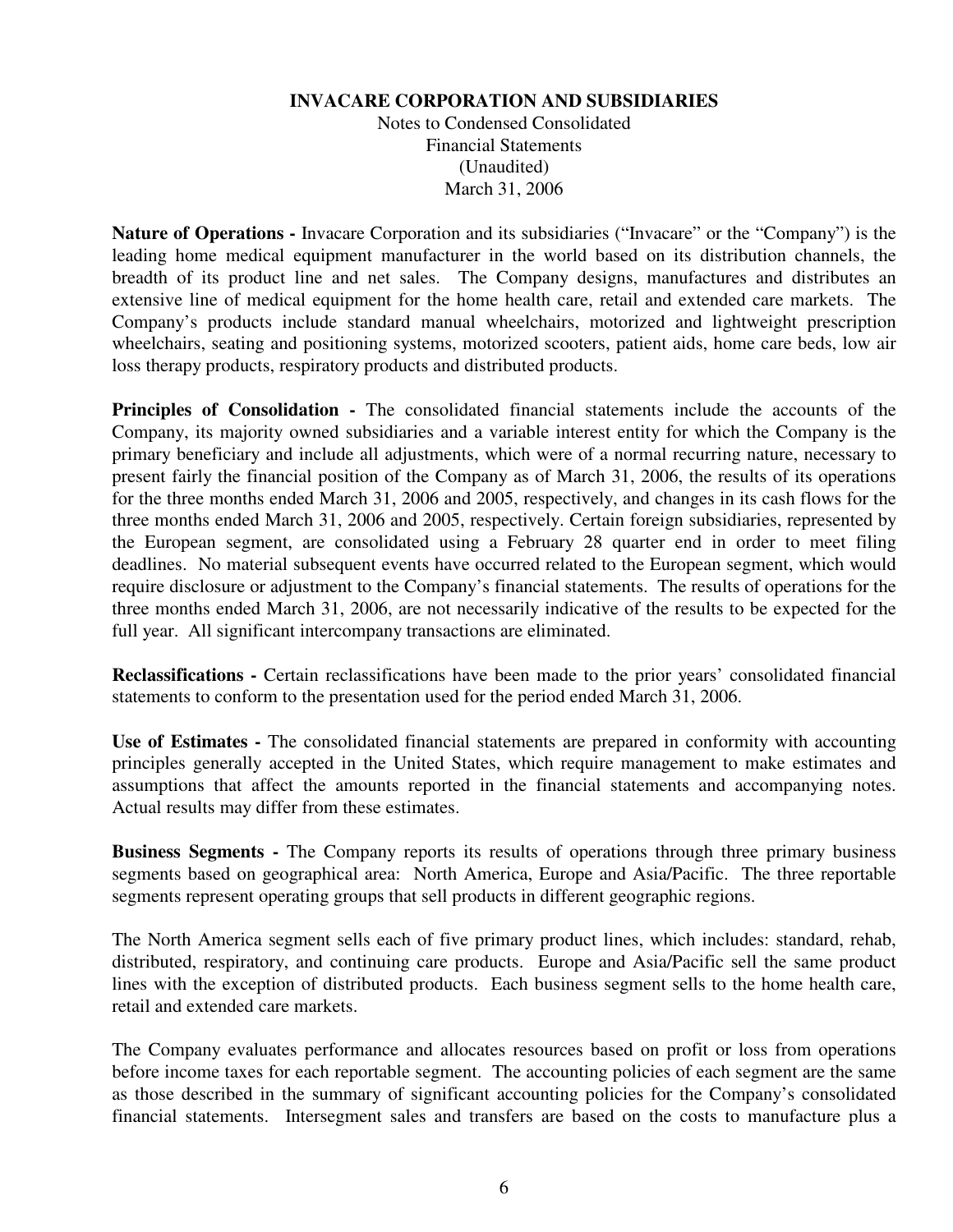reasonable profit element. Therefore, intercompany profit or loss on intersegment sales and transfers is not considered in evaluating segment performance.

The information by segment is as follows (in thousands):

|                                     | Three Months Ended |                 |  |
|-------------------------------------|--------------------|-----------------|--|
|                                     |                    | March 31,       |  |
|                                     | 2006               | 2005            |  |
| Revenues from external customers    |                    |                 |  |
| North America                       | \$249,975          | \$250,940       |  |
| Europe                              | 95,546             | 102,091         |  |
| Asia/Pacific                        | 16,183             | 17,913          |  |
| Consolidated                        | <u>\$361,704</u>   | \$370,944       |  |
| <b>Intersegment Revenues</b>        |                    |                 |  |
| North America                       | \$14,085           | \$10,954        |  |
| Europe                              | 2,769              | 2,783           |  |
| Asia/Pacific                        | 8,026              | 9,021           |  |
| Consolidated                        | \$24,880           | <u>\$22,758</u> |  |
| Earnings (loss) before income taxes |                    |                 |  |
| North America                       | \$9,170            | \$20,725        |  |
| Europe                              | 3,692              | 3,882           |  |
| Asia/Pacific                        | (1,398)            | (1,704)         |  |
| All Other <sup>*</sup>              | (4,027)            | (3,013)         |  |
| Consolidated                        | <u>\$7,437</u>     | \$19,890        |  |

\* Consists of unallocated corporate selling, general and administrative costs and intercompany profits, which do not meet the quantitative criteria for determining reportable segments.

**Net Earnings Per Common Share -** The following table sets forth the computation of basic and diluted net earnings per common share for the periods indicated.

|                                                                                                                            | Three Months Ended<br>March 31,<br>2006<br>2005<br>(In thousands, except per share data) |                           |  |
|----------------------------------------------------------------------------------------------------------------------------|------------------------------------------------------------------------------------------|---------------------------|--|
| <b>Basic</b><br>Average common shares outstanding                                                                          | 31,731                                                                                   | 31,359                    |  |
| Net earnings                                                                                                               | \$5,207                                                                                  | \$13,545                  |  |
| Net earnings per common share                                                                                              | \$<br>0.16                                                                               | \$<br>0.43                |  |
| <b>Diluted</b><br>Average common shares outstanding<br>Stock options and awards<br>Average common shares assuming dilution | 31,731<br>459<br>32,190                                                                  | 31,359<br>1,175<br>32,534 |  |
| Net earnings                                                                                                               | \$5,207                                                                                  | \$13,545                  |  |
| Net earnings per common share                                                                                              | \$<br>0.16                                                                               | \$<br>0.42                |  |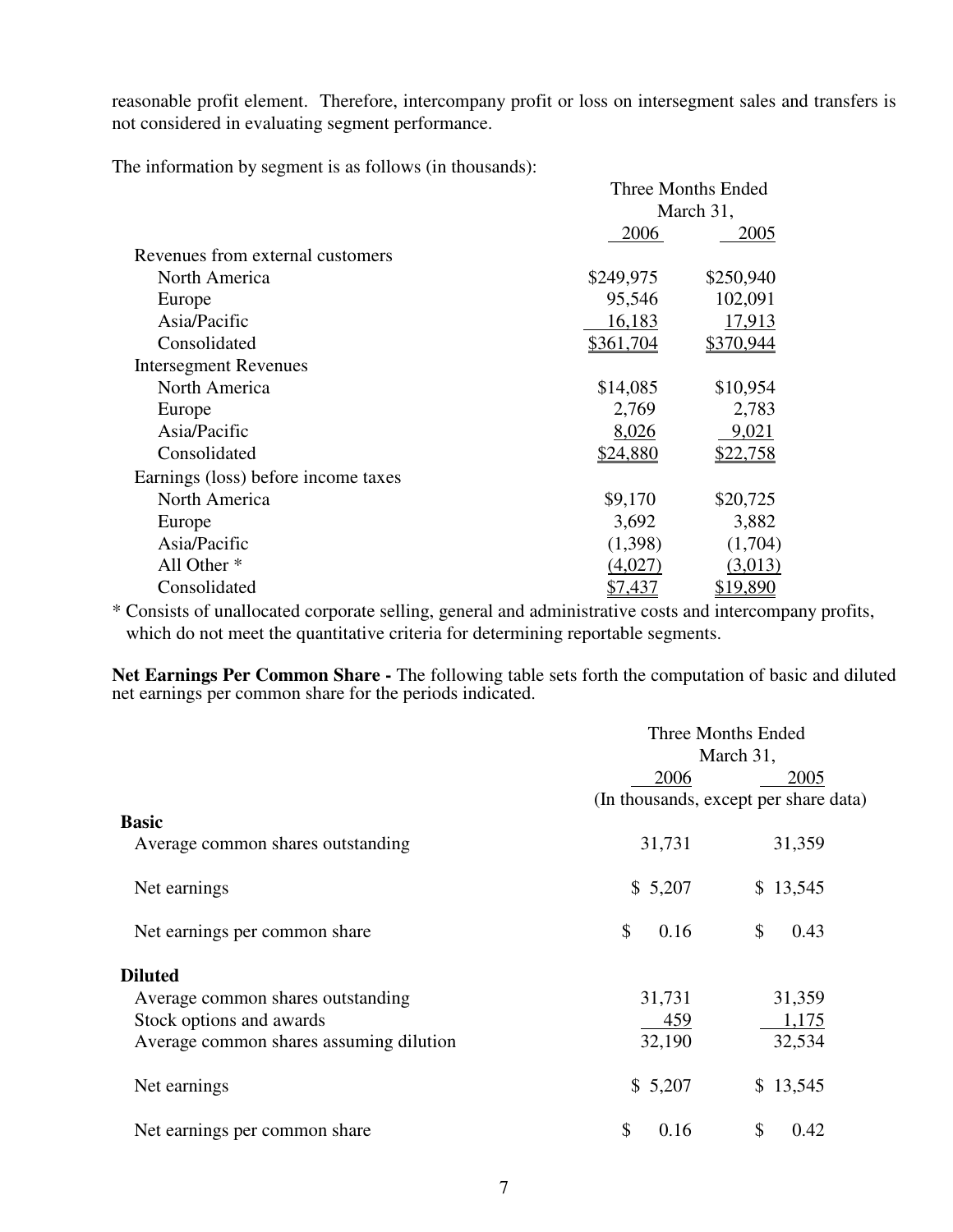At March 31, 2006 and 2005, 2,336,431 and 37,645 shares were excluded from the average common shares assuming dilution, as they were anti-dilutive. In 2006, the majority of the anti-dilutive shares were granted at an exercise price of \$41.87 which was higher than the average fair market value price of \$32.13 for 2006. In 2005, the majority of the anti-dilutive shares were granted at an exercise price of \$47.01, which was higher than the average fair market value price of \$46.11 for 2005.

**Concentration of Credit Risk –** The Company manufactures and distributes durable medical equipment and supplies to the home health care, retail and extended care markets. The Company performs credit evaluations of its customers' financial condition. De Lage Landen Inc (DLL), a third party financing company, provides the majority of the lease financing to Invacare's customers. The Company's agreement with DLL agreement provides for direct leasing between DLL and the Invacare customer. The Company retains a limited recourse obligation (\$44,943,000 at March 31, 2006) to DLL for events of default under the contracts (total balance outstanding of \$108,448,000 at March 31, 2006). Financial Accounting Standards Board (FASB) Interpretation No. 45, *Guarantor's Accounting and Disclosure Requirements for Guarantees, Including Indirect Guarantees of Indebtedness of Others,* requires the Company to record a guarantee liability as it relates to the limited recourse obligation. As such, the Company has recorded a liability for this guarantee obligation. The Company monitors the collections status of these contracts and has provided amounts for estimated losses in its allowances for doubtful accounts in accordance with FASB Statement No. 5, *Accounting for Contingencies*. Credit losses are provided for in the financial statements.

Substantially all of the Company's receivables are due from health care, medical equipment dealers and long term care facilities located throughout the United States, Australia, Canada, New Zealand and Europe. A significant portion of products sold to dealers, both foreign and domestic, is ultimately funded through government reimbursement programs such as Medicare and Medicaid. In addition, the Company also has seen a significant shift in reimbursement to customers from managed care entities. As a consequence, changes in these programs can have an adverse impact on dealer liquidity and profitability. In addition, reimbursement guidelines in the home health care industry have a substantial impact on the nature and type of equipment an end user can obtain as well as the timing of reimbursement and, thus, affect the product mix, pricing and payment patterns of the Company's customers.

**Goodwill and Other Intangibles -** The change in goodwill reflected on the balance sheet from December 31, 2005 to March 31, 2006 was entirely the result of currency translation.

All of the Company's other intangible assets have definite lives and are amortized over their useful lives, except for \$30,510,000 related to trademarks, which have indefinite lives.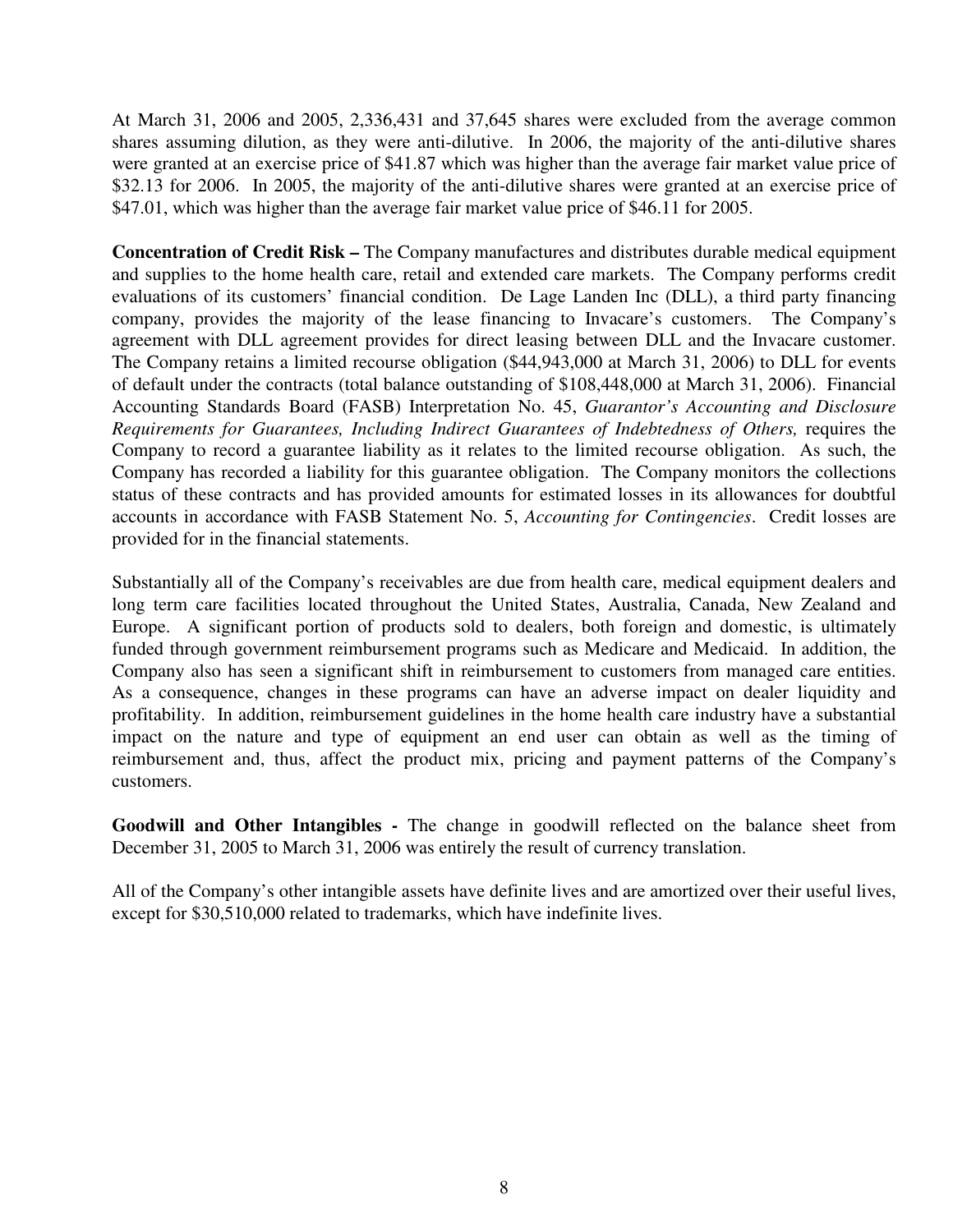As of March 31, 2006 and December 31, 2005, other intangibles consisted of the following (in thousands):

|                       |                   | March 31, 2006 |                   | December 31, 2005 |
|-----------------------|-------------------|----------------|-------------------|-------------------|
|                       | <b>Historical</b> | Accumulated    | <b>Historical</b> | Accumulated       |
|                       | Cost              | Amortization   | Cost              | Amortization      |
| <b>Customer</b> lists | \$64,584          | \$9,699        | \$64,218          | \$8,270           |
| Trademarks            | 30,510            |                | 30,246            |                   |
| License agreements    | 7,578             | 5,954          | 7,564             | 5,821             |
| Developed technology  | 6,304             | 597            | 6,260             | 487               |
| Patents               | 12,418            | 2,980          | 12,414            | 2,690             |
| Other                 | 7,855             | 3,478          | 7,876             | 3,193             |
|                       | \$129,249         | \$22,708       | \$128,578         | <u>\$20,461</u>   |

Amortization expense related to other intangibles was \$2,248,000 in the first quarter of 2006 and is estimated to be \$8,925,000 in 2007, \$8,649,000 in 2008, \$8,213,000 in 2009, \$7,962,000 in 2010 and \$7,715,000 in 2011.

**Investment in Affiliated Company -** FASB Interpretation No. 46, *Consolidation of Variable Interest Entities* (FIN 46), requires consolidation of an entity if the Company is subject to a majority of the risk of loss from the variable interest entity's (VIE) activities or is entitled to receive a majority of the entity's residual returns, or both. A company that consolidates a VIE is known as the primary beneficiary of that entity.

The Company consolidates NeuroControl, a development stage company, which is currently pursuing FDA approval to market a product focused on the treatment of post-stroke shoulder pain in the United States. The Company owns a substantial minority equity interest in NeuroControl and is its largest secured lender. Certain of the Company's officers and directors (or their affiliates) have small minority equity ownership positions in NeuroControl. Based on the provisions of FIN 46 and the Company's analysis, the Company determined that it was the primary beneficiary of this VIE as of January 1, 2005 due to the Company board of directors' approval of additional funding in 2005. Accordingly, the Company has consolidated this investment on a prospective basis since January 1, 2005 and recorded an intangible asset for patented technology of \$7,003,000. The other beneficial interest holders have no recourse against the Company.

**Accounting for Stock-Based Compensation** – Prior to the Company's adoption of Statement of Financial Accounting Standard No. 123 (Revised 2004), Share Based Payment ("SFAS 123R<sup>"</sup>), the Company accounted for options under its stock-based compensation plans using the intrinsic value method proscribed in Accounting Principles Board Opinion (APBO) No. 25, Accounting for Stock Issued to Employees, and related Interpretations. Only compensation cost related to restricted stock awards granted without cost was reflected in net income, as all other options awarded were granted at exercise prices equal to the market value of the underlying stock on the date of grant.

Effective January 1, 2006, the Company adopted SFAS 123R using the modified prospective application method. Under the modified prospective method, compensation cost was recognized for the three months ended March 31, 2006 for: 1) all stock-based payments granted subsequent to January 1, 2006 based upon the grant-date fair value calculated in accordance with SFAS 123R, and 2) all stock-based payments granted prior to, but not vested as of, January 1, 2006 based upon grant-date fair value as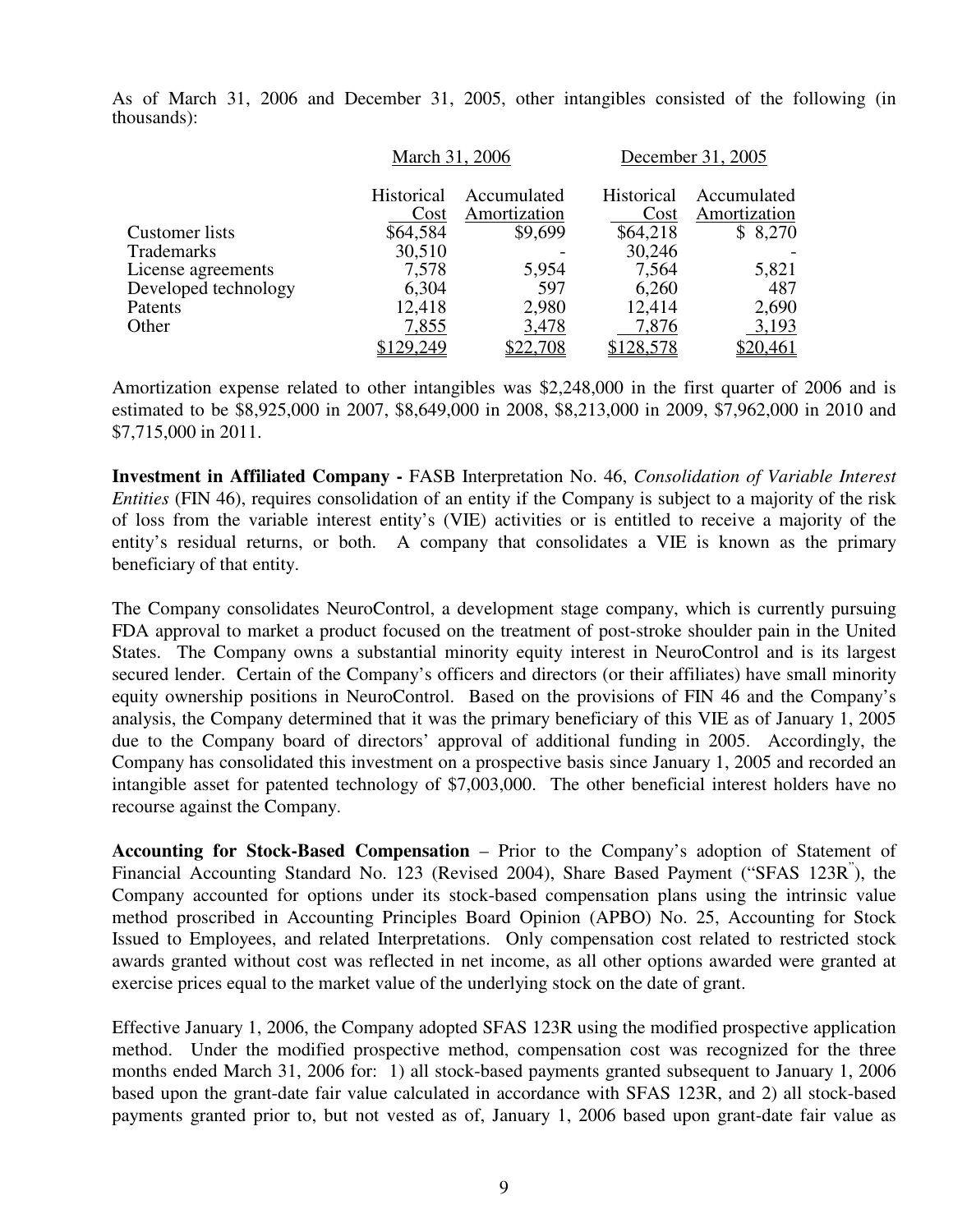calculated for previously presented pro forma footnote disclosures in accordance with the original provisions of SFAS No. 123, Accounting for Stock Based Compensation.

The amounts of stock-based compensation expense recognized were as follows (in thousands):

|                                                                 | Three Months Ended |       |
|-----------------------------------------------------------------|--------------------|-------|
|                                                                 | March 31,          |       |
|                                                                 | 2006               | 2005  |
| Stock-based compensation expense recognized as part of Selling, |                    |       |
| general and administrative expense                              | \$268              | \$213 |

The 2006 amount above reflects compensation expense related to restricted stock awards and nonqualified stock options awarded under the 2003 Performance Plan. The 2005 amount reflects compensation expense recognized for restricted stock awards only, before SFAS 123R was adopted. Stock-based compensation is not allocated to the business segments, but is reported as part of All Other as shown in the Company's Business Segment Note to the Consolidated Financial Statements.

Pursuant to the modified prospective application method, results for periods prior to January 1, 2006 have not been restated to reflect the effects of adopting SFAS 123R. The pro forma information below is presented for comparative purposes, as required by SFAS No. 148, "Accounting for Stock-Based Compensation – Transition and Disclosure, an amendment of FASB Statement No. 123," to illustrate the pro forma effect on net earnings and related earnings per share for the period ended March 31, 2005, as if the Company had applied the fair value recognition provisions of SFAS No. 123 to stock-based compensation for that period (in thousands):

|                                                                                  | Three Months Ended |
|----------------------------------------------------------------------------------|--------------------|
|                                                                                  | March 31, 2005     |
| Net earnings, as reported                                                        | \$13,545           |
| Stock-based compensation expense included in reported income, net of tax<br>Add: |                    |
| (S75)                                                                            | 138                |
| Deduct: Total stock-based compensation expense determined under fair value-based |                    |
| method for all awards, net of tax (\$653)                                        | (1,214)            |
| Adjusted net earnings                                                            | \$12,469           |
| Net earnings per share:                                                          |                    |
| $Basic - as reported$                                                            | \$0.43             |
| Basic – as adjusted for stock-based compensation expense                         | \$0.40             |
| Diluted – as reported                                                            | \$0.42             |
| Diluted – as adjusted for stock-based compensation expense                       | \$0.38             |

**Stock Incentive Plans -** The 2003 Performance Plan (the "2003 Plan") allows the Compensation, Management Development and Corporate Governance Committee of the Board of Directors (the "Committee") to grant up to 2,000,000 Common Shares in connection with incentive stock options, nonqualified stock options, stock appreciation rights and stock awards (including the use of restricted stock). The Committee has the authority to determine which employees and directors will receive awards, the amount of the awards and the other terms and conditions of the awards. During the first quarter of 2006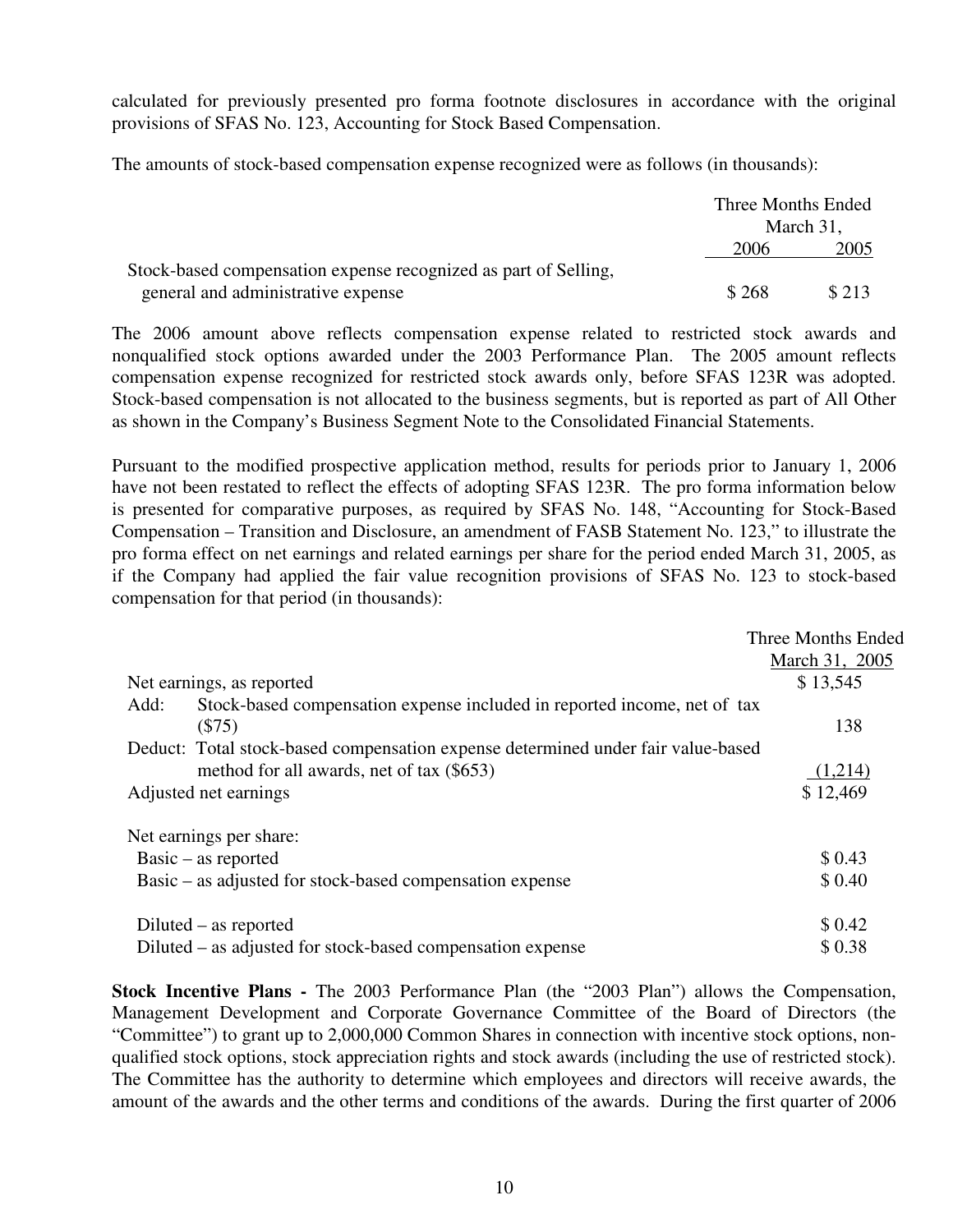and 2005, the Committee granted 68,700 and 51,900 non-qualified stock options for a term of ten years at the fair market value of the Company's Common Shares on the date of grant under the 2003 Plan.

Restricted stock awards of 29,322 and 21,304 shares were granted in the first quarter of 2006 and 2005, respectively, without cost to the recipients. Under the terms of the restricted stock awards, all of the shares granted vest ratably over the four years after the award date. Unearned restricted stock compensation of \$916,606 for the shares granted in the first quarter of 2006 and \$1,016,200 for the shares granted in the first quarter of 2005, determined as the market value of the shares at the date of grant, is being amortized on a straight-line basis over the vesting period. Compensation expense of \$229,000 and \$213,000 was recognized in the first quarters of 2006 and 2005, respectively, related to restricted stock awards granted since 2001. As of March 31, 2006, restricted stock awards totaling 88,150 were not yet vested.

On December 21, 2005, the Board of Directors of Invacare Corporation, based on the recommendation of the Committee, approved the acceleration of the vesting for all of the Company's unvested stock options, which were then underwater. The Board of Directors decided to approve the acceleration of the vesting of these stock options primarily to partially offset the recent reductions in other benefits made by the Company and to provide additional incentive to those employees critical to the Company's current cost reduction efforts.

The decision, which was effective as of December 21, 2005, accelerated the vesting for a total of 1,368,307 options on the Company's common shares; including 646,100 shares underlying options held by the Company's named executive officers. The stock options accelerated equated to 29% of the Company's total outstanding stock options. Vesting was not accelerated for the restricted awards granted under the Plans and no other modifications were made to the awards that were accelerated. The exercise prices of the accelerated options, all of which were underwater, were unchanged by the acceleration of the vesting schedules.

All of the Company's outstanding unvested options under the Plans which were accelerated, had exercise prices ranging from \$30.91 to \$47.80 which were greater than the Company's stock market price of \$30.75 as of the effective date of the acceleration.

Stock option activity during the three months ended March 31, 2006 was as follows:

|                                                |            | Weighted Average<br><b>Exercise Price</b> |
|------------------------------------------------|------------|-------------------------------------------|
| Options outstanding at January 1, 2006         | 4,776,162  | \$31.57                                   |
| Granted                                        | 68,700     | 31.66                                     |
| Exercised                                      | (196, 987) | 24.94                                     |
| Canceled                                       | (144, 203) | 38.77                                     |
| Options outstanding at March 31, 2006          | 4,503,672  | \$31.61                                   |
| Options price range at March 31, 2006          | \$16.03 to |                                           |
|                                                | \$47.80    |                                           |
| Options exercisable at March 31, 2006          | 4,395,270  |                                           |
| Options available for grant at March 31, 2006* | 432,520    |                                           |

\* Options available for grant as of March 31, 2006 reduced by net restricted stock award activity of 159,339.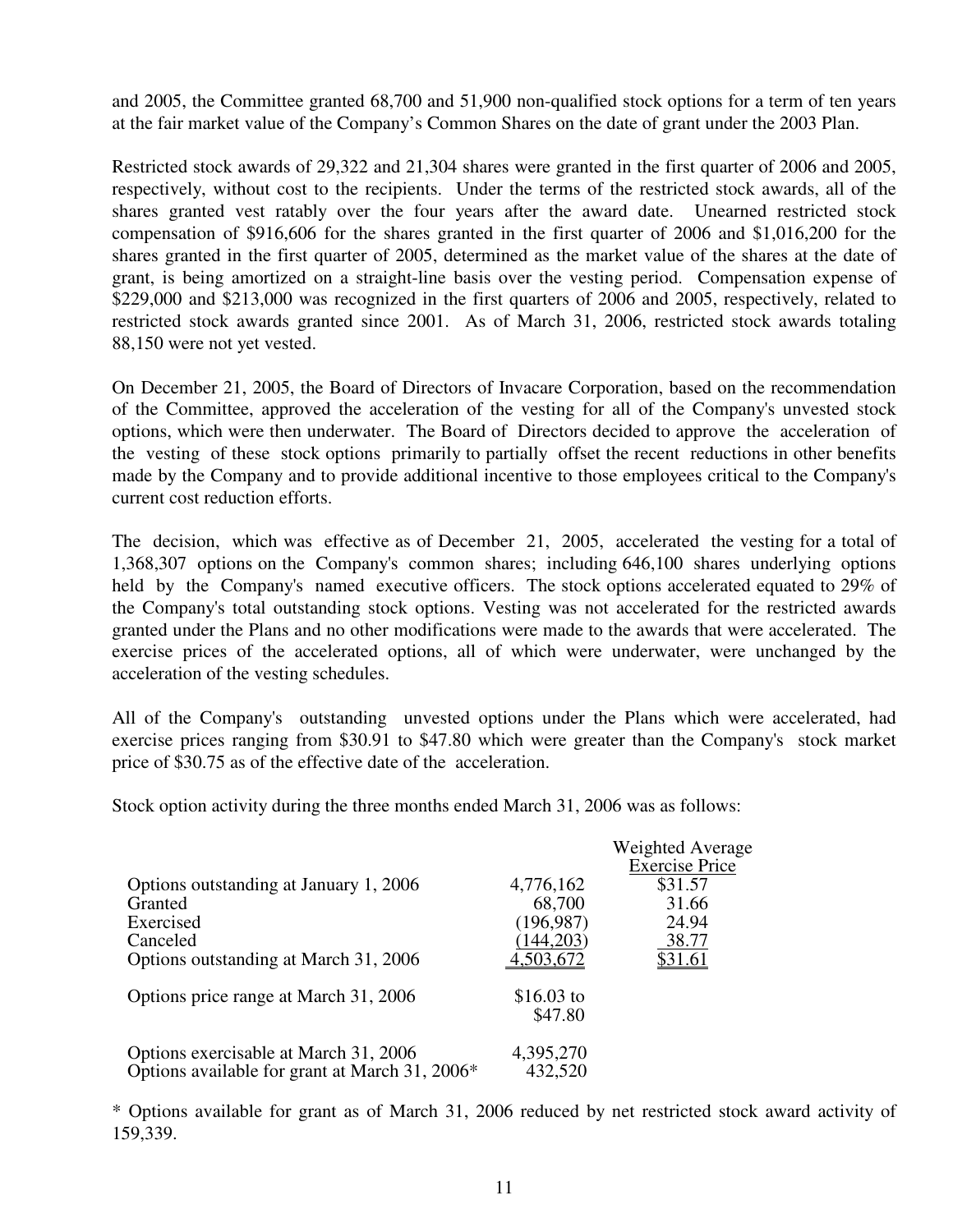|             |                  |                       |                            | <b>Options Exercisable</b> |
|-------------|------------------|-----------------------|----------------------------|----------------------------|
|             | Weighted         |                       |                            |                            |
| Number      | Average          | Weighted              | Number                     | Weighted                   |
| Outstanding | Remaining        | Average               | Exercisable                | Average                    |
| At 3/31/06  | Contractual Life | <b>Exercise Price</b> | At 3/31/06                 | <b>Exercise Price</b>      |
| 399,605     | 3.4 years        | \$18.53               | 399,605                    | \$18.53                    |
| 977,396     | 3.2              | \$23.52               | 953,409                    | \$23.52                    |
| 675,001     | 3.1              | \$25.31               | 675,001                    | \$25.31                    |
| 633,807     | 6.5              | \$32.65               | 564,857                    | \$32.78                    |
| 693,637     | 7.0              | \$37.26               | 693,637                    | \$37.26                    |
| 1,124,226   | 8.9              | \$43.19               | 1,108,761                  | \$43.19                    |
| 4,503,672   | 5.7              | \$31.61               | 4,395,270                  | \$31.66                    |
|             |                  |                       | <b>Options Outstanding</b> |                            |

The following table summarizes information about stock options outstanding at March 31, 2006:

The stock options awarded provided a four-year vesting period whereby options vest equally in each year. Options granted with graded vesting are accounted for as single options.

The fair value of each option grant is estimated on the date of grant using the Black-Scholes optionpricing model with the following weighted-average assumptions:

|                                 | 2006    | 2005    |
|---------------------------------|---------|---------|
| Expected dividend yield         | $.67\%$ | $.67\%$ |
| Expected stock price volatility | 26.7%   | 26.7%   |
| Risk-free interest rate         | 4.38%   | 4.38%   |
| Expected life (years)           | 5.6     | 5.6     |

The assumed expected life used is based on the Company's historical analysis of option history. The expected volatility used is also based on actual historical volatility and expected dividend yield used is based on historical dividends as the Company has no current intention of changing its dividend policy.

The weighted-average fair value of options granted during the first quarters of 2006 and 2005 was \$12.41 for each period, respectively. The plans provide that shares granted come from the Company's authorized but unissued Common Shares or treasury shares. In addition, the Plans allow participants to exchange shares for withholding taxes, which results in the Company acquiring treasury shares. The weighted-average remaining contractual life of options outstanding at March 31, 2006 and 2005 was 5.7 years for both periods, respectively. The total instrinsic value of stock awards exercised during the three months ended March 31, 2006 and 2005 were \$1,578,000 and \$4,173,000, respectively. As of March 31, 2006, the intrinsic value of all options outstanding was \$2,477,000, while the intrinsic value of all options exercisable was \$2,637,000. The exercise of stock awards in the first quarter of 2006 and 2005 resulted in cash received by the Company totaling \$1,529,000 and \$1,526,000 for each period, respectively and tax benefits of \$559,000 and \$2,237,000, respectively.

As of March 31, 2006, there was \$3,212,000 of total unrecognized compensation cost from stock-based compensation arrangements granted under the plans, which is related to non-vested shares, and includes \$2,379,000 related to restricted stock awards. The Company expects the compensation expense to be recognized over a weighted-average period of approximately 2 years.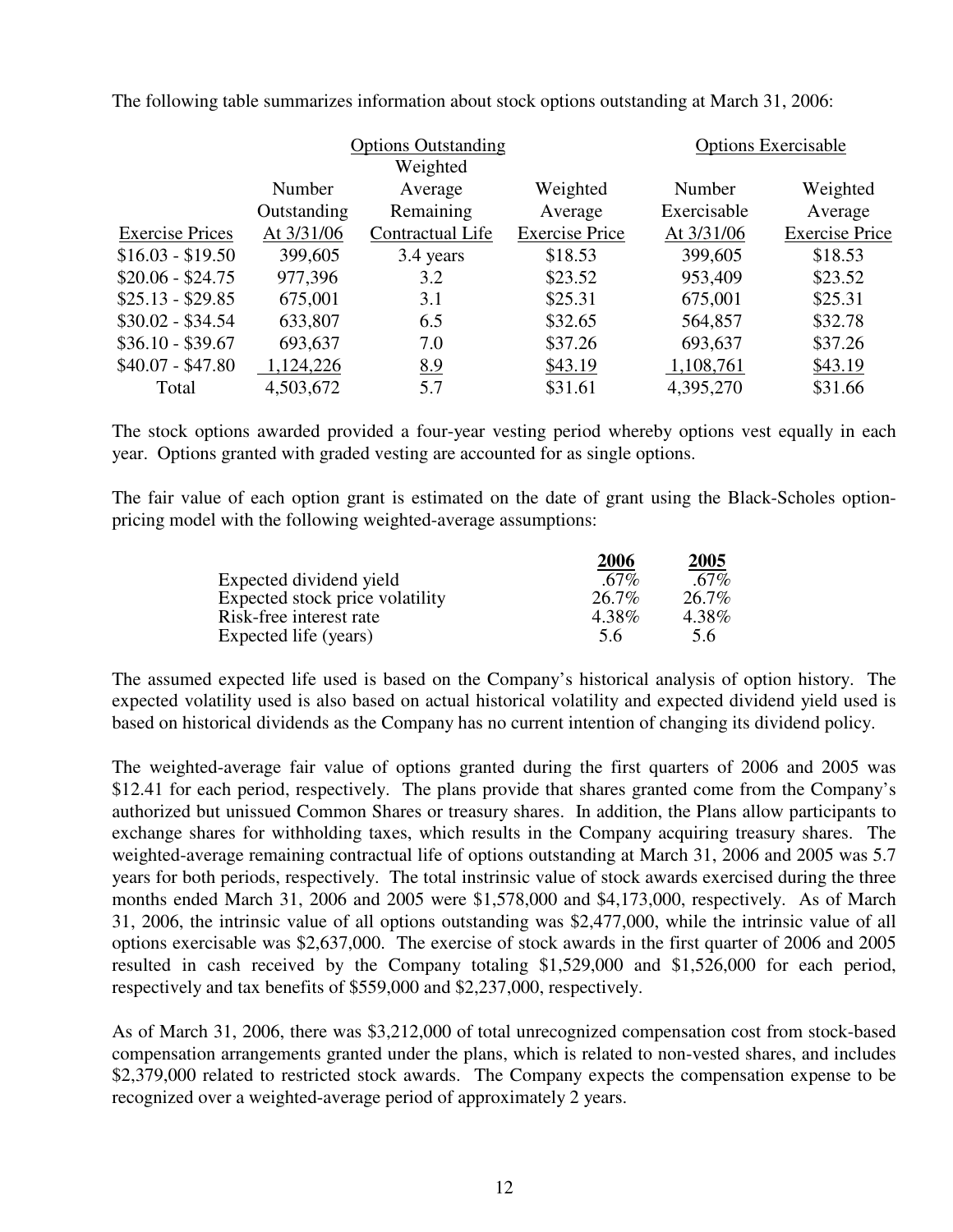Prior to the adoption of SFAS 123R, the Company presented all tax benefit deductions resulting from the exercise of stock options as a component of operating cash flows in the Consolidated Statement of Cash Flows. In accordance with SFAS 123R, tax benefits resulting from tax deductions in excess of the compensation expense recognized for those options is classified as a component of financing cash flows. The impact of this change was not material in the first quarter of 2006.

**Warranty Costs** - Generally, the Company's products are covered by warranties against defects in material and workmanship for periods up to six years from the date of sale to the customer. Certain components carry a lifetime warranty. A provision for estimated warranty cost is recorded at the time of sale based upon actual experience. The Company continuously assesses the adequacy of its product warranty accrual and makes adjustments as needed. Historical analysis is primarily used to determine the Company's warranty reserves. Claims history is reviewed and provisions are adjusted as needed. However, the Company does consider other events, such as a product recall, which could warrant additional warranty reserve provision. No material adjustments to warranty reserves were necessary in the first quarter of 2006.

The following is a reconciliation of the changes in accrued warranty costs for the reporting period (in thousands):

| Balance as of January 1, 2006                           | \$15,583 |
|---------------------------------------------------------|----------|
| Warranties provided during the period                   | 1,856    |
| Settlements made during the period                      | (2,574)  |
| Changes in liability for pre-existing warranties during |          |
| the period, including expirations                       | 133      |
| Balance as of March 31, 2006                            | \$14.998 |

**Charge Related to Restructuring Activities –** In the second half of 2005, the Company initiated multiyear cost reduction plans which include: global headcount reductions, transferring production to the Company's Chinese manufacturing facilities, increased sourcing of products and components in Asia, shifting resources from product development to manufacturing cost reduction activities and product rationalization, and exiting facilities.

The restructuring was necessitated by the continued decline in reimbursement by the U.S. government as well as similar reimbursement pressures abroad and continued pricing pressures faced by the Company as a result of outsourcing by competitors to lower cost locations.

To date, the Company has made substantial progress on its restructuring activities, including exiting four facilities and eliminating approximately 400 positions through March 31, 2006, including 100 positions in the first quarter of 2006. Restructuring charges of \$3,453,000 were incurred in the first quarter of 2006, of which \$296,000 is recorded in cost of products sold as it relates to inventory markdowns and the remaining charge amount is included on the Charge Related to Restructuring Activities in the Condensed Consolidated Statement of Earnings as part of operations. The restructuring charges included charges of \$2,831,000 in North America, \$338,000 in Europe and \$284,000 in Asia/Pacific. Of the total charge incurred to date, \$1,691,000; \$718,000 and \$212,000 remains unpaid as of March 31, 2006 for each of the segments respectively. There have been no material changes in accrued balances related to the charge, either as a result of revisions in the plan or changes in estimates, and the Company expects to utilize the accruals recorded through March 31, 2006 during 2006.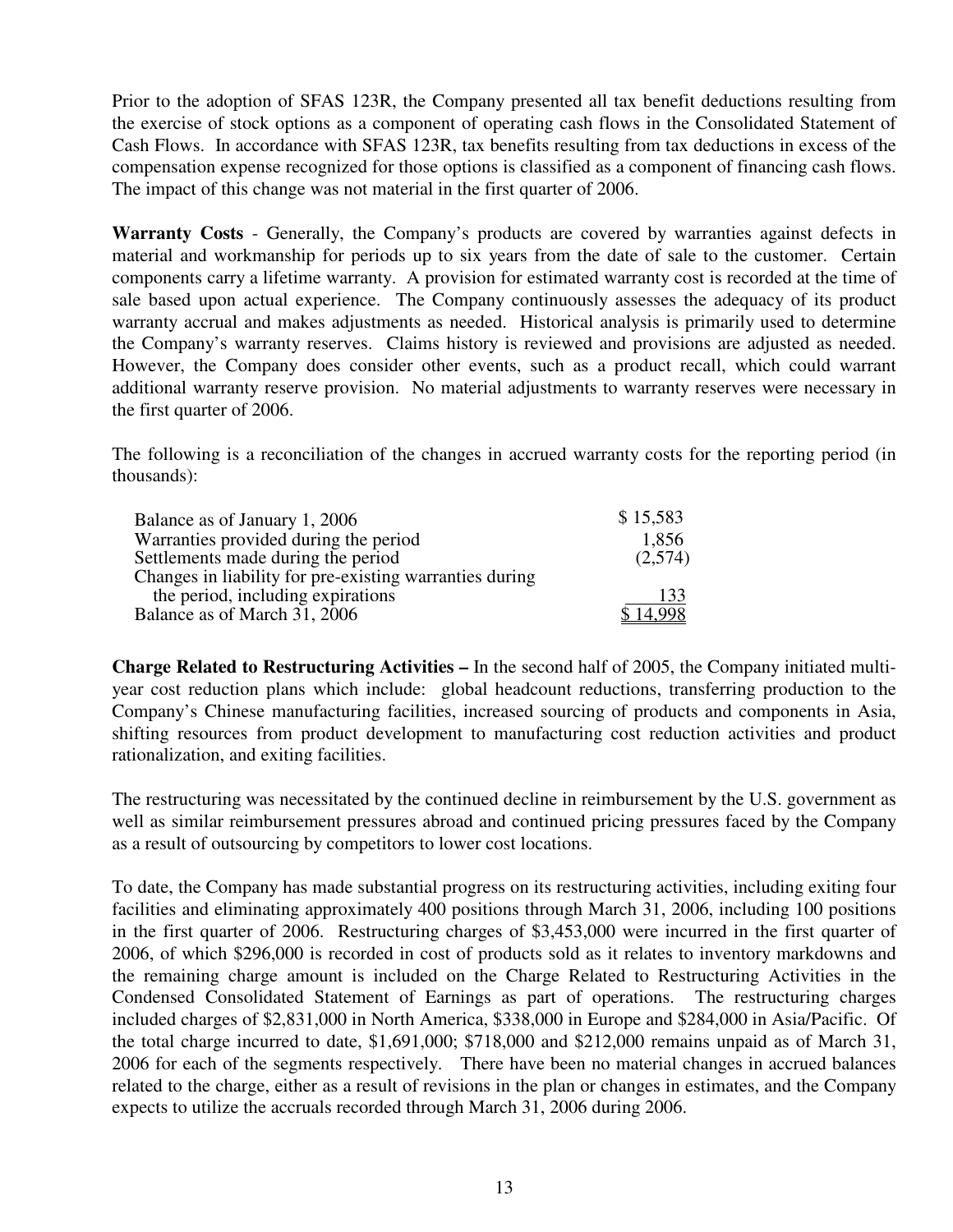|                             | Balance at |          |          | Balance at |
|-----------------------------|------------|----------|----------|------------|
|                             | 12/31/05   | Accruals | Payments | 3/31/06    |
| Severance                   | \$3,104    | \$2,102  | \$2,674  | \$2,532    |
| Contract terminations       | 165        | 739      | 904      |            |
| Product line discontinuance |            | 606      | 606      |            |
| Other                       |            |          |          | 89         |
| Total                       |            |          |          |            |

A progression of the accruals recorded as a result of the restructuring is as follows (in thousands):

The severance incurred in the period resulted from the reduction of 100 positions. Additional severance will be incurred for the remaining reduction of 200 more positions in 2006 and another 300 positions thereafter.

With additional actions in 2006, the Company anticipates recognizing additional charges of \$4,314,000 and approximately \$8 million for the year pre-tax. In addition, the Company continues to further refine its global manufacturing and distribution strategy. Execution of these cost reduction actions has begun.

**Comprehensive Earnings -** Total comprehensive earnings were as follows (in thousands):

|                                                    | Three Months Ended |           |
|----------------------------------------------------|--------------------|-----------|
|                                                    |                    | March 31, |
|                                                    | 2006               | 2005      |
| Net earnings                                       | \$5,207            | \$13,545  |
| Foreign currency translation loss                  | (788)              | (3,325)   |
| Unrealized gain on available for sale securities   | 22                 | 52        |
| Current period unrealized gain on cash flow hedges | 1,083              | 573       |
| Total comprehensive earnings                       | 5,524              | \$10,845  |

**Inventories** - Inventories determined under the first in, first out method consist of the following components (in thousands):

|                 | March 31, | December 31, |
|-----------------|-----------|--------------|
|                 | 2006      | 2005         |
| Raw materials   | \$56,262  | \$59,888     |
| Work in process | 20,336    | 16,700       |
| Finished goods  | 104,409   | 100,337      |
|                 | 181,007   | \$176,925    |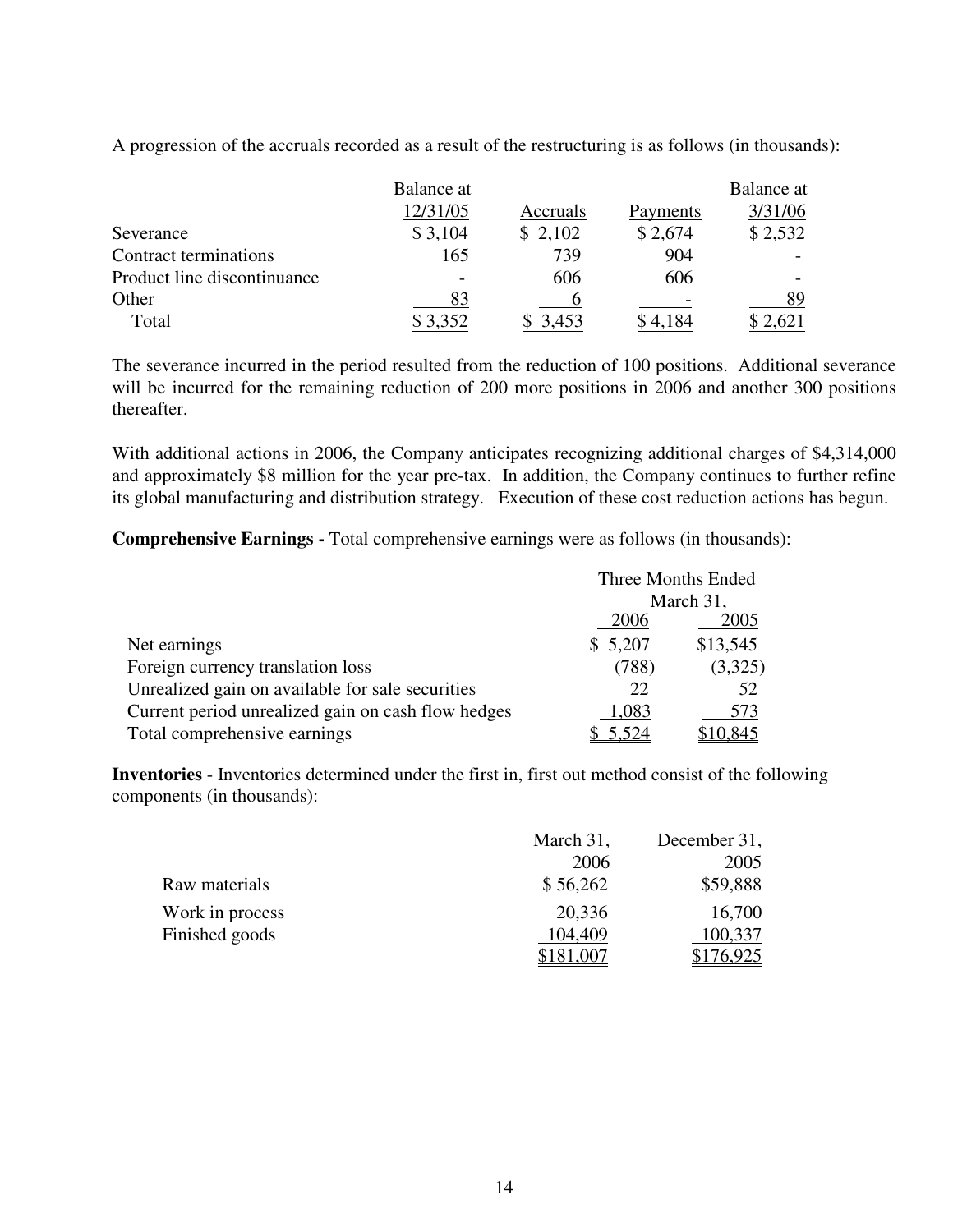|                                  | March 31,  | December 31, |
|----------------------------------|------------|--------------|
|                                  | 2006       | 2005         |
| Machinery and equipment          | \$255,561  | \$252,545    |
| Land, buildings and improvements | 84,471     | 84,031       |
| Furniture and fixtures           | 26,966     | 28,788       |
| Leasehold improvements           | 14,908     | 15,194       |
|                                  | 381,906    | 380,558      |
| Less allowance for depreciation  | (209, 230) | (204, 352)   |
|                                  | \$172,676  | \$176,206    |

**Property and Equipment -** Property and equipment consist of the following (in thousands):

**Financing Arrangements** - On March 31, 2006, the Company and the other parties to its \$500 million Credit Agreement dated as of January 12, 2005, entered into certain amendments to the Agreement which among other things: (i) amended the definitions of Adjusted EBITDA and EBIT under the Credit Agreement to clarify the treatment of restructuring costs under the Credit Agreement, and (ii) amended the definition of Consolidated Interest Expense under the Credit Agreement to exclude any interest accrued under any Trade Receivables Securitization Transaction permitted pursuant to Section 5.2(n) of the Credit Agreement.

On April 27, 2006, the Company consummated a new Senior Notes offering for \$150 million at a fixed rate of 6.15% due April 27, 2016. The proceeds were used to reduce debt outstanding under the Company's \$500 million revolving credit facility.

**Acquisitions** – In the first quarter of 2006, the Company made no acquisitions. On September 9, 2004, the Company acquired 100% of the shares of WP Domus GmbH (Domus), a European-based holding Company that manufactures several complementary product lines to Invacare's product lines, including power add-on products, bath lifts and walking aids, from WP Domus LLC. Domus has three divisions: Alber, Aquatec and Dolomite. The Company recorded accruals of \$5,954,000 in accordance with EITF Issue No. 95-3, "Recognition of Liabilities in Connection with a Purchase Business Combination" of which \$3,946,000 is outstanding as of March 31, 2006. A progression of the accruals balances for the quarter is as follows (in thousands):

|                           | Balance at | Additional               |             |          | Balance at |
|---------------------------|------------|--------------------------|-------------|----------|------------|
|                           | 12/31/05   | Accruals                 | Adjustments | Payments | 3/31/06    |
| Severance                 | \$3,049    | $\overline{\phantom{a}}$ | (94`        |          | \$2,955    |
| Sales agency terminations |            |                          |             |          |            |
| Exit of product lines     | 897        |                          | (28)        |          | 869        |
| Total                     | 3,946      |                          |             |          | 3.824      |

Adjustments above represent the impact of currency translation. The Company anticipates all of the remaining reserves to be utilized in 2006.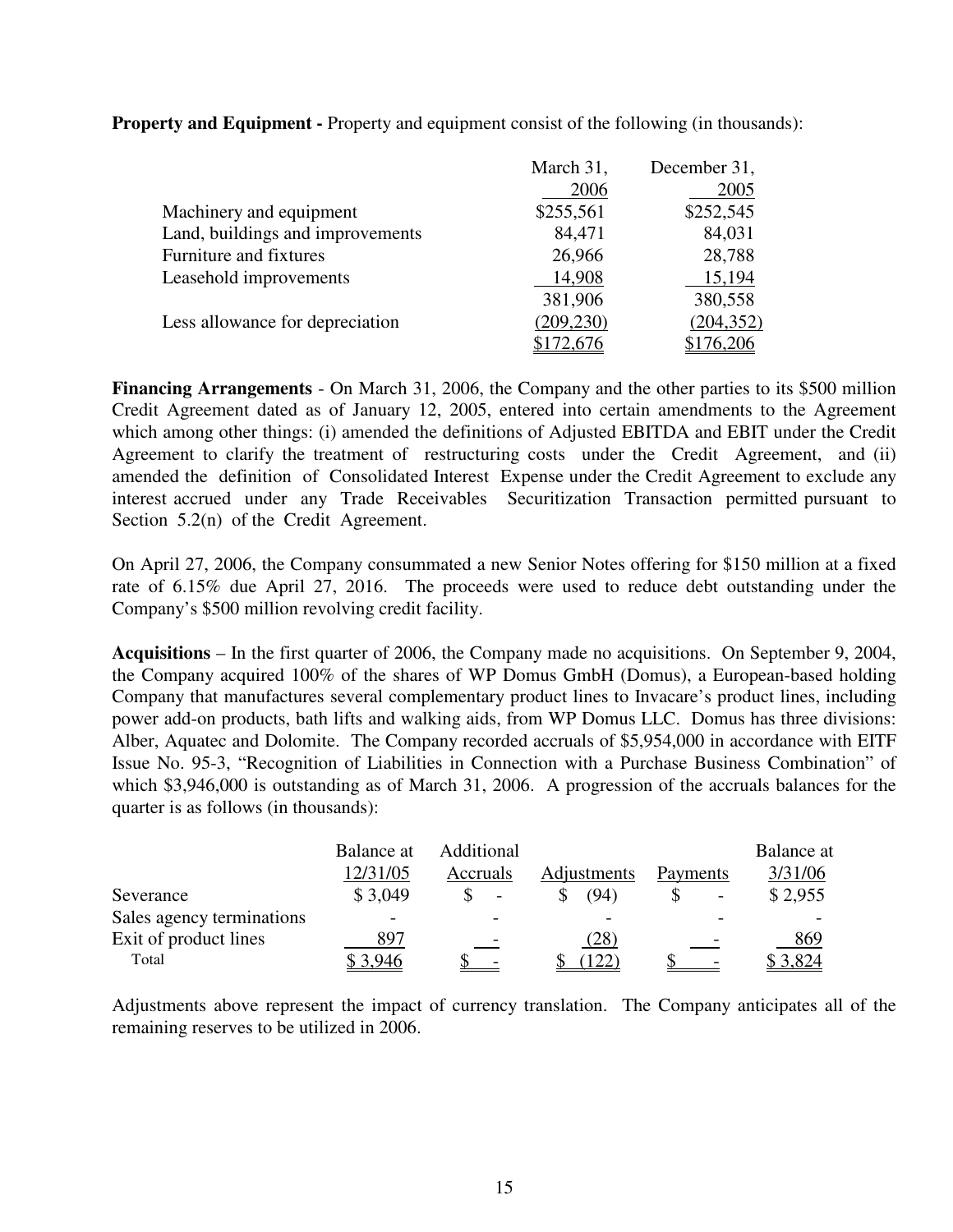**Income Taxes** – The Company had an effective tax rate of 30.0% for the three month period ended March 31, 2006 compared with 31.9% for the same period a year ago. The effective tax rate declined due to a change in estimate in the mix of earnings and permanent deductions. The Company's effective tax rate is lower than the U.S. federal statutory rate primarily due to tax credits and earnings abroad being taxed at rates lower than the U.S. federal statutory rate.

**Item 2.** Management's Discussion and Analysis of Financial Condition and Results of **Operations** 

The following discussion and analysis should be read in conjunction with our Condensed Consolidated Financial Statements and related notes thereto included elsewhere in this Quarterly Report on Form 10-Q and in our Current Report on Form 8-K as furnished to the Securities and Exchange Commission on April 27, 2006.

## **OUTLOOK**

Reimbursement uncertainties continue to negatively impact the core North American businesses. The Centers for Medicare and Medicaid Services (CMS) has recently released new guidelines on power wheelchair eligibility, effective June 5, 2006. The guidelines affirm the need for face-to-face physician examinations, with required documentation provided by the physician to equipment providers within 45 days thereafter. However, there is still uncertainty regarding CMS' finalization of new reimbursement codes and a determination of reimbursement levels. Separately, there is no further progress in determining the level of reimbursement for ongoing service of oxygen products as part of the recently enacted 36 month capped rental period. Adding to the uncertainty is the suggestion that President Bush's 2007 budget proposal will address possible further reductions in the capped rental period for oxygen therapy.

As a result of these reimbursement issues, along with increasing volumes of low-cost Asian product, the Company is reducing its estimated net sales increase for 2006 to between 1% and 3% from its prior guidance of an increase between 4% and 6%. The new net sales guidance excludes any impact from foreign currency and acquisitions. The Company is reaffirming its earlier earnings per share guidance of between \$2.00 and \$2.10, excluding restructuring charges and the impact of any new acquisitions in 2006. The second quarter results are expected to be somewhat improved sequentially over the first quarter with the bulk of the improvement in the second half of the year as a result of the following variables (listed from highest to lowest in impact):

- $\triangleright$  Manufacturing cost reduction activities including headcount reductions, transferring production to China, and engineered product cost reductions.
- $\triangleright$  Normal seasonal increase in International businesses in the second half of the year.
- $\triangleright$  Continued soft sales in the U.S. adjusted for scheduled new product introductions and normal fourth quarter 2006 revenues as compared to the abnormally low fourth quarter 2005 revenues due to the enterprise resource planning (ERP) implementation.

This earnings per share range includes the impact from the stock option accounting Statement of Financial Accounting Standards No. 123 (Revised 2004), Share Based Payment ("SFAS 123R") issued by the Financial Accounting Standards Board. The impact of SFAS 123R on earnings per share for 2006 is estimated to be \$0.05.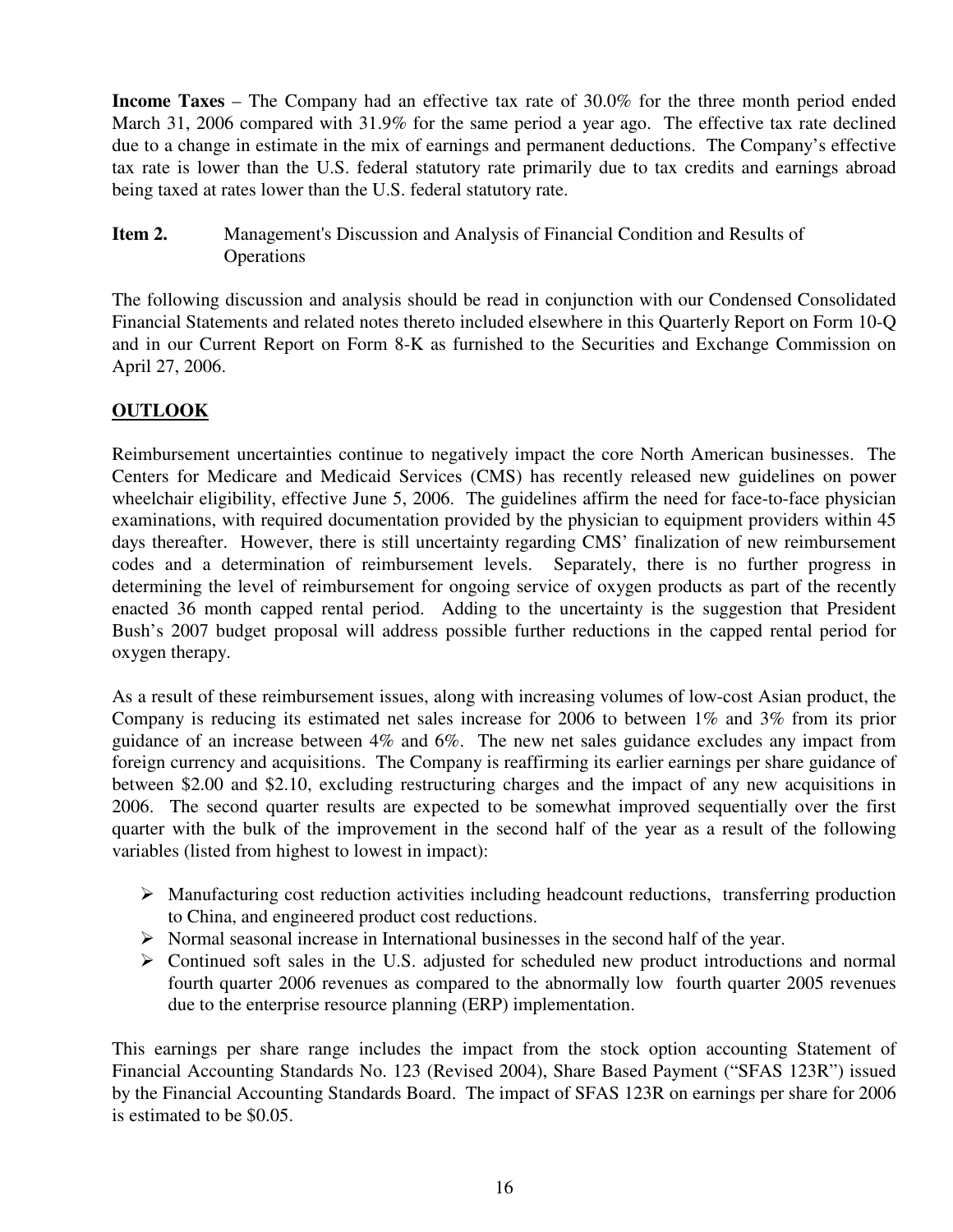The Company anticipates operating cash flows of between \$102 million and \$112 million and net purchases of property plant and equipment of approximately \$32 million, in line with previous guidance.

The Company expects the challenges from Medicare reimbursement and further pricing pressures from low-cost Asian imports to continue and accordingly is focused on cost reduction as its top priority, including:

- $\triangleright$  Execution of the previously communicated multi-year plan to reduce global manufacturing and distribution costs by \$30 million annually by 2008.
- > Transferring additional manufacturing to China and increasing the Asian sourcing of products. The Company expects the total cost of products coming from Asia to approximate \$200 million in 2006 versus 2005 levels of approximately \$140 million. The Company continues to achieve approximately 20% savings from these transfers.
- $\triangleright$  Continue to cost reduce the design and engineering of the Company's products to address the reimbursement and pricing realities.

## **RESULTS OF OPERATIONS**

### **NET SALES**

Net sales for the three months ended March 31, 2006 were \$361,704,000, compared to \$370,944,000 for the same period a year ago, representing a 2% decrease. Acquisitions added two percentage points to the net sales for the quarter and this was offset by a two percentage point decrease resulting from foreign currency translation. Excluding the impact of foreign currency translation and acquisitions, the net sales decline was driven primarily by Medicare reimbursement pressures and uncertainties, continuing price reductions driven by low-cost Asian product, and to the residual impact of the fourth quarter ERP implementation that adversely affected high-margin products such as custom power and custom manual wheelchairs.

#### *North American Operations*

North American net sales decreased by less than one percent for the quarter to \$249,975,000 as compared \$250,940,000 for the same period a year ago with foreign currency accounting for a 1% increase and acquisitions contributing an additional 1%. These sales consist of Rehab (power wheelchairs, custom manual wheelchairs, personal mobility and seating and positioning), Standard (manual wheelchairs, personal care, home care beds, low air loss therapy and patient transport), Continuing Care (beds and furniture), Respiratory (oxygen concentrators, aerosol therapy, sleep, homefill and associated respiratory) and Distributed (ostomy, incontinence, diabetic, wound care and other medical supplies) products.

The decrease for the quarter was principally due to net sales decreases in Standard products (7%) and Respiratory products (5%), which were partially offset by increases in Rehab products (5%), Distributed products (4%) and Continuing Care products (3%).

The Standard products net sales decline in the quarter was due to a particular weakness in manual wheelchairs and patient aids (canes, walkers, crutches) primarily due to continuing low-cost Asian imports driving further price reductions.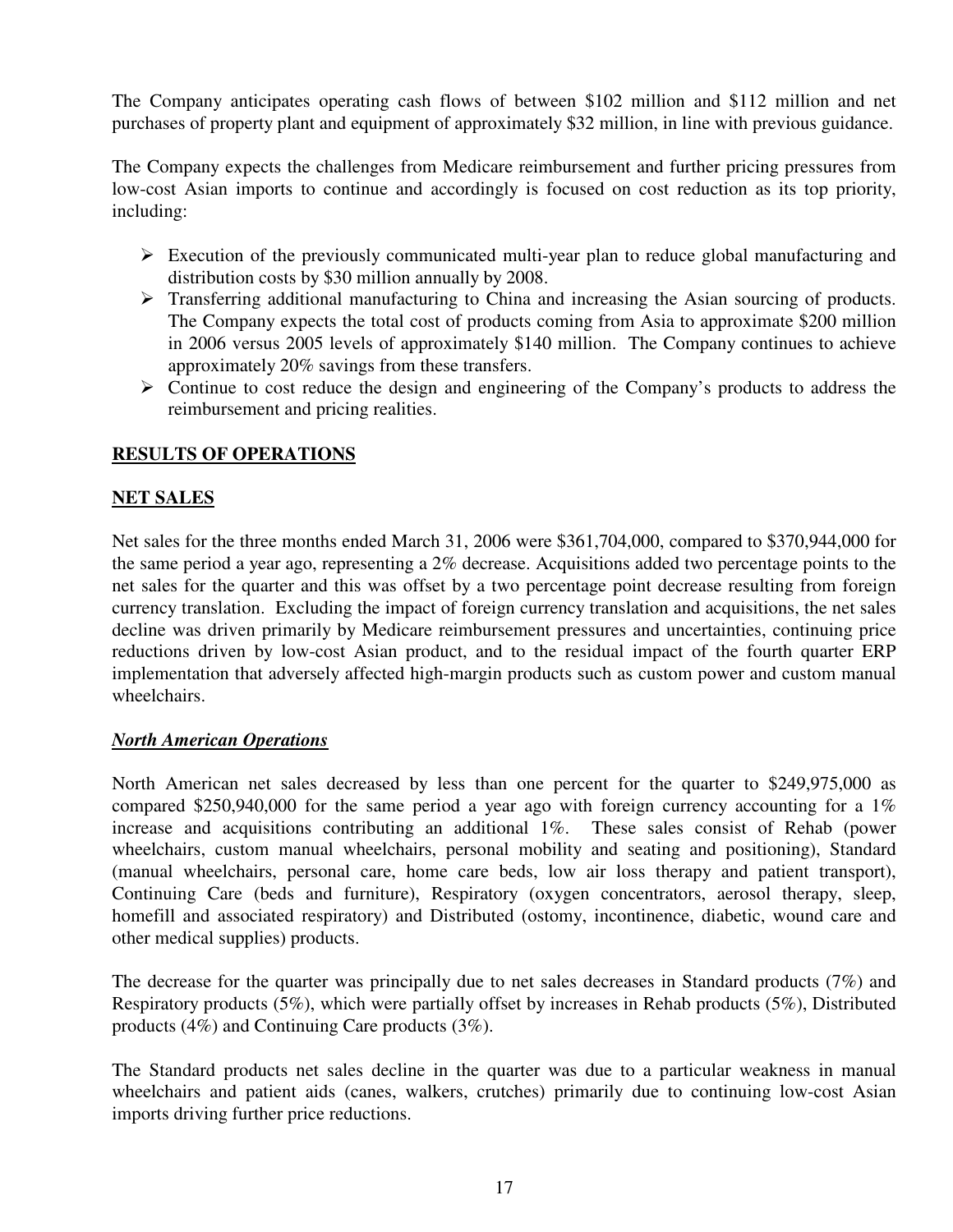The Respiratory net sales decline in the quarter was due to a decline in the HomeFill *TM* oxygen system product line, which offset strong sales of oxygen concentrators. The HomeFill *TM* decline was attributable to significantly reduced purchases from National Providers in this year's first quarter versus last year, which offset increased sales of 3% to small providers and independents. Recently announced reimbursement changes and further proposed changes in President Bush's fiscal 2007 budget have created uncertainty and negatively impacted the Homefill revenues by causing providers to reduce capital investment in this new technology.

Rehab product sales adjusted for acquisitions declined less than one percent. Rehab equipment revenues, adjusted for acquisitions declined 2% as the result of Medicare eligibility issues and related reimbursement pressures. Sales of consumer power wheelchairs were down 1% versus last year's first quarter. Customer power wheelchairs and custom manual wheelchairs were down 6% and 8%, respectively, as we continued to rebuild the order pipeline adversely impacted by the ERP implementation in the fourth quarter.

### *European Operations*

European net sales decreased 6% for the quarter to \$95,546,000 as compared to \$102,091,000 for the same period a year ago with acquisitions and foreign currency translation accounting for a 3% increase and a 9% decrease in the net sales, respectively. The Company continues to experience some weakness in our German business in the Invacare wheelchair product lines due to reimbursement pressures, but saw strong performance in a number of other countries.

#### *Asia/Pacific Operations*

The Company's Asia/Pacific operations consist of Invacare Australia, which imports and distributes the Invacare range of products and manufactures and distributes the Rollerchair range of custom power wheelchairs and Pro Med lifts, DecPac ramps and Australian Healthcare Equipment beds, furniture and pressure care products; Dynamic Controls, a New Zealand manufacturer of electronic operating components used in power wheelchairs and scooters; Invacare New Zealand, a manufacturer of wheelchairs and beds and a distributor of a wide range of home medical equipment; and Invacare Asia Sales, which imports and distributes home medical equipment to the Asia markets.

Asia/Pacific net sales decreased 10% in the quarter to \$16,183,000 from \$17,913,000 in the same period last year. Foreign currency accounted for seven percentage points of the net sales decline, while acquisitions contributed two percentage points for the quarter. Performance in this region continues to be negatively impacted by U.S. reimbursement uncertainty in the consumer power wheelchair market, resulting in decreased sales of microprocessor controllers.

### **GROSS PROFIT**

Gross profit as a percentage of net sales for the three-month period ended March 31, 2006 was 28.1% compared to 29.6% in the same period last year. The decline for the period is primarily due to a change in sales mix towards lower margin products, continued price reductions on standard products in North America, and increases in freight costs, largely due to fuel surcharges driven by the high price of oil, compared to the first three months of last year. The increase in freight costs was partially offset by freight auctions and modifications to the Company's freight policy, which were implemented in the third quarter of 2005. In Europe, gross margin improved as a percentage of net sales by 1.7 percentage points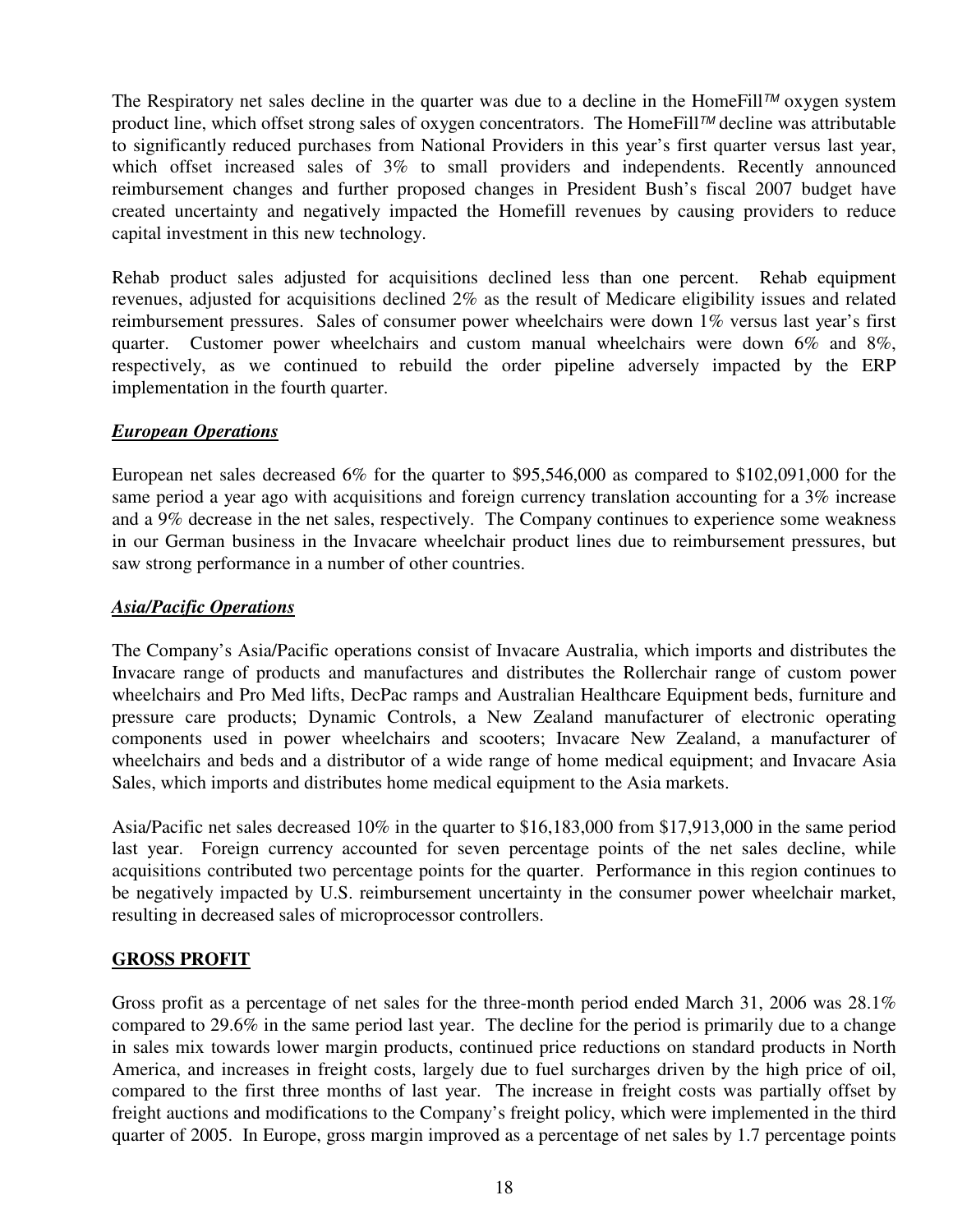compared to the first quarter of last year, primarily due to lower freight and R&D costs and continued cost reductions, while gross margin in Asia/Pacific declined by .4 percentage points for the same period due to unfavorable product mix.

### **SELLING, GENERAL AND ADMINISTRATIVE**

Selling, general and administrative (SG&A) expense as a percentage of net sales for the three months ended March 31, 2006 was 23.1% compared to 22.6% in the same period a year ago. The dollar decrease was \$572,000 or less than one percent for the quarter. Acquisitions increased these expenses by \$1,516,000 in the quarter, while foreign currency translation decreased these expenses by \$2,472,000 in the quarter. Excluding the impact of foreign currency translation and acquisitions, selling, general and administrative expense increased \$384,000 or less than one percent for the quarter compared to the same period a year ago, primarily due to higher administrative costs.

North American SG&A cost increased \$2,926,000 or 5.7% for the quarter compared to the same period a year ago. Acquisitions accounted for 1.9% of the increase while foreign currency translation accounted for less than 1% of the increase.

European SG&A cost decreased \$2,772,000 or 9.6% for the quarter compared to the same period a year ago. For the quarter, acquisitions caused SG&A expense to increase by \$399,000 or 1.4% while foreign currency translation decreased SG&A expense by \$2,492,000 or 8.7%. The decrease in spending for the quarter, excluding acquisition and foreign currency translation, was primarily attributable to efforts to bring spending in line with lower than planned sales.

Asia/Pacific SG&A cost decreased \$726,000 or 17.4% for the first quarter of the year compared to the same period a year ago. Foreign currency translation decreased SG&A expense by \$224,000 or 5.4% while acquisitions added \$158,000 or 3.8% in increased expenses. The decrease in spending, excluding acquisition and foreign currency translation, was primarily attributable to foreign currency transactions.

### **CHARGE RELATED TO RESTRUCTURING ACTIVITIES**

On July 28, 2005, the Company announced cost reductions and profit improvement actions, which included: reducing global headcount, outsourcing improvements utilizing the Company's China manufacturing capability and third parties, shifting substantial resources from product development to manufacturing cost reduction activities and product rationalization, reducing freight exposure through freight auctions and changing the freight policy, general expense reductions, and exiting four facilities.

To date, the Company has made substantial progress on its restructuring activities, including exiting four facilities and eliminating approximately 400 positions through March 31, 2006, including 100 positions in the first quarter of 2006. Restructuring charges of \$3,453,000 were incurred in the first quarter of 2006, of which \$296,000 is recorded in cost of products sold as it relates to inventory markdowns and the remaining charge amount is included on the Charge Related to Restructuring Activities in the Condensed Consolidated Statement of Earnings as part of operations. The restructuring charge for the quarter included charges of \$2,831,000 in North America, \$338,000 in Europe and \$284,000 in Asia/Pacific. Of the total charge incurred to date, \$1,691,000; \$718,000 and \$212,000 remains unpaid as of March 31, 2006 for North America, Europe and Asia/Pacific, respectively. There have been no material changes in accrued balances related to the charge, either as a result of revisions in the plan or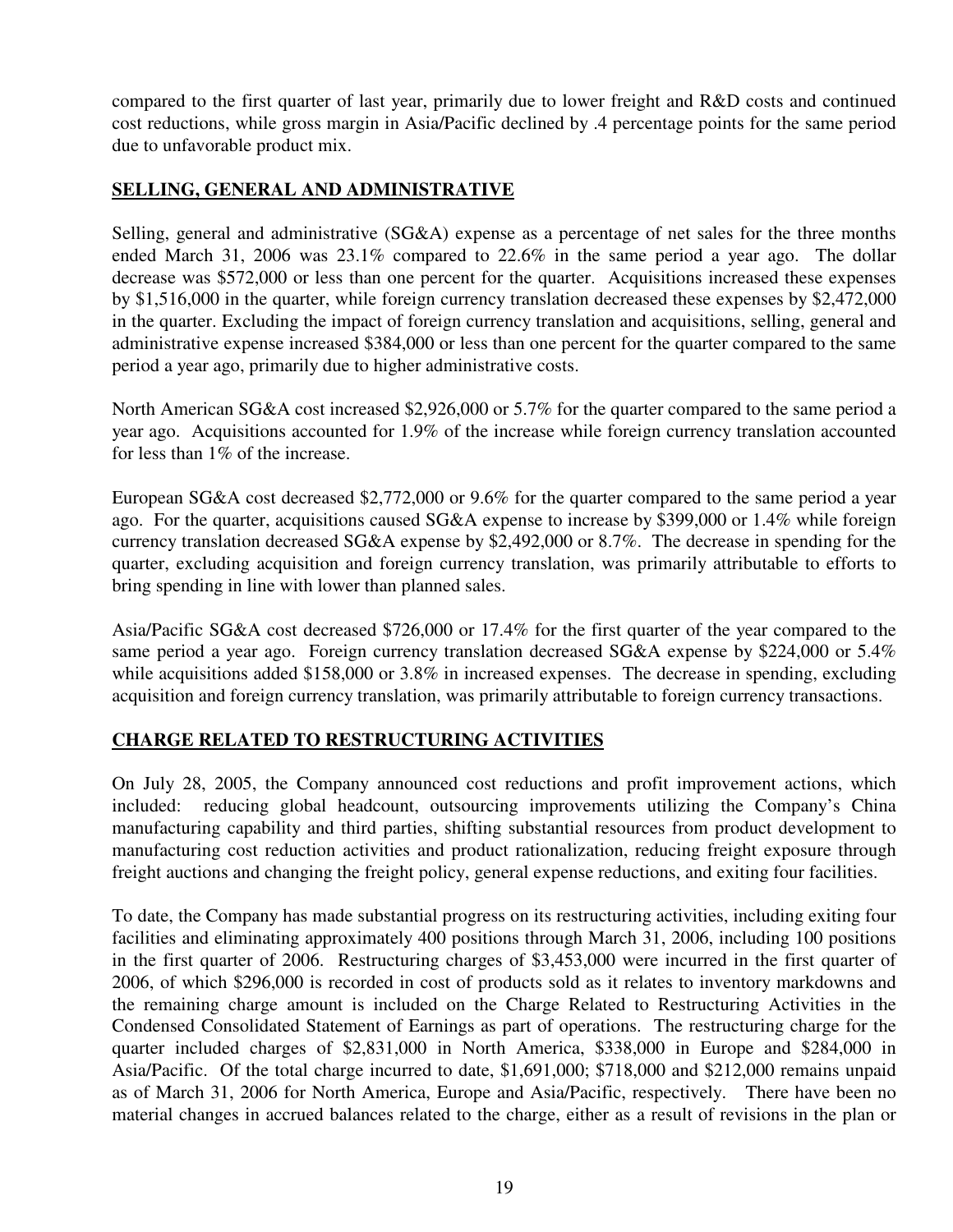changes in estimates, and the Company expects to utilize the accruals outstanding at March 31, 2006 during 2006.

With additional actions, the Company anticipates recognizing an additional charge of approximately \$4-5 million for the remaining quarters of 2006. For 2006, the Company anticipates recognizing restructuring charges of approximately \$8 million for the year pre-tax. These actions are expected to result in annualized pre-tax savings of at least \$8 million. In addition, the Company continues to further refine its global manufacturing and distribution strategy, which is expected to result in additional annualized pre-tax savings of up to \$30 million annually once all plans have been executed. These plans would lead to cumulative pre-tax restructuring charges estimated at \$42 million. The Company expects a global reduction of at least 600 positions and to exit a number of its manufacturing operations worldwide.

### **INTEREST**

Interest expense increased by \$1,433,000 for first three months of 2006, compared to the same period last year, primarily due to higher average borrowing rates. Interest income decreased \$394,000 for the first compared to the same periods last year, primarily due to extended financing terms provided to our customers.

### **INCOME TAXES**

The Company had an effective tax rate of 30.0% for the three-month period ended March 31, 2006 compared with 31.9% for the same period a year ago. The effective tax rate declined due to a change in estimate in the mix of earnings and permanent deductions. The Company's effective tax rate is lower than the U.S. federal statutory rate primarily due to tax credits and earnings abroad being taxed at rates lower than the U.S. federal statutory rate.

### **LIQUIDITY AND CAPITAL RESOURCES**

The Company's reported level of debt decreased by \$16,826,000 from December 31, 2005 to \$521,155,000 at March 31, 2006, as cash generated from operations was used to pay down debt. The Company continues to maintain an adequate liquidity position to fund its working capital and capital requirements through its bank lines of credit and working capital management.

On March 31, 2006, the Company and the other parties to its \$500 million Credit Agreement dated as of January 12, 2005, entered into certain amendments to the Agreement which among other things: (i) amended the definitions of Adjusted EBITDA and EBIT under the Credit Agreement to clarify the treatment of restructuring costs under the Credit Agreement, and (ii) amended the definition of Consolidated Interest Expense under the Credit Agreement to exclude any interest accrued under any Trade Receivables Securitization Transaction permitted pursuant to Section 5.2(n) of the Credit Agreement.

As of March 31, 2006, the Company had approximately \$251,141,000 available under its lines of credit, excluding debt covenant restrictions. The Company's borrowing arrangements contain covenants, with respect to maximum amount of debt, minimum loan commitments, interest coverage, net worth, dividend payments, working capital, and funded debt to capitalization, as defined in the Company's bank agreements and agreement with its note holders. As of March 31, 2006, the Company was in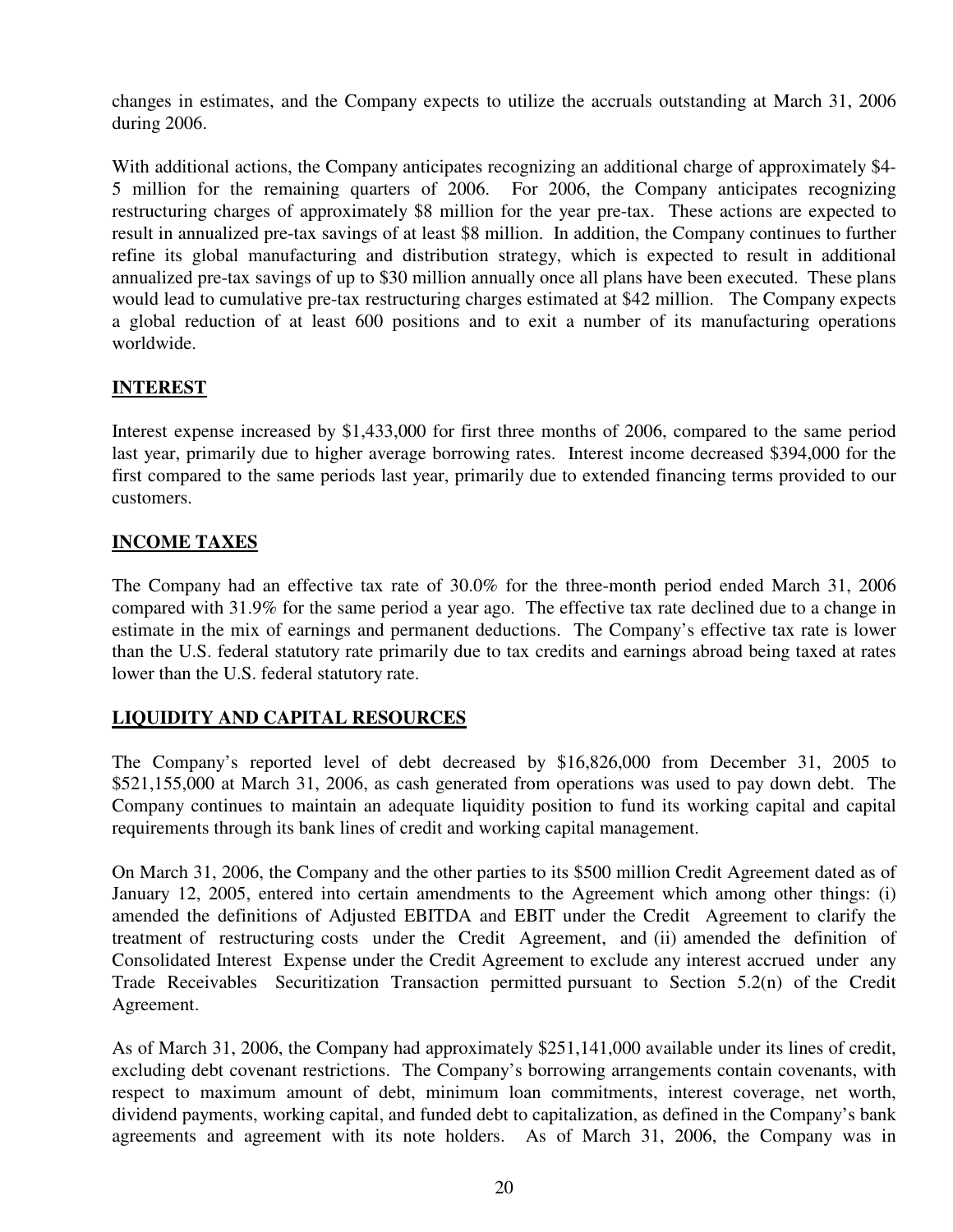compliance with all covenant requirements. Under the most restrictive covenant of the Company's borrowing arrangements, the Company has the capacity to borrow up to an additional \$35,400,000 as of March 31, 2006.

On April 27, 2006, the Company consummated a new Senior Notes offering for \$150,000,000 at 6.15% due April 27, 2016. The proceeds were used to reduce debt outstanding under the Company's revolving credit facility and increased the Company's fixed rate debt to approximately 40% of the total debt outstanding.

## **CAPITAL EXPENDITURES**

The Company had no individually material capital expenditure commitments outstanding as of March 31, 2006. The Company estimates that capital investments for 2006 could approximate up to \$32,000,000 as compared to \$31,517,000 in 2005. The Company believes that its balances of cash and cash equivalents, together with funds generated from operations and existing borrowing facilities will be sufficient to meet its operating cash requirements and to fund required capital expenditures for the foreseeable future.

## **CASH FLOWS**

Cash flows provided by operating activities were \$8,529,000 for the first three months of 2006 compared to cash used by operating activities of \$3,474,000 in the first three months of 2005. The increase in operating cash flows for the first quarter of 2006 compared to the same period a year ago was primarily the result of better working capital management as inventory levels were lower, while payables and accruals were less of a drain on cash.

Cash used for investing activities was \$5,658,000 for the first three months of 2006 compared to \$19,511,000 in the first three months of 2005. The decrease in cash used for investing is attributable to the higher level of acquisitions incurred in the first quarter of 2005 compared to the first quarter of 2006 and reduced purchases of property and equipment in the first quarter of 2006 compared to the first quarter of 2005.

Cash required by financing activities was \$15,906,000 for the first three months of 2006 compared to cash provided of \$7,514,000 in the first three months of 2005. Financing activities for the first quarter of 2006 were impacted by a decrease in the Company's net long-term borrowings of \$16,852,000 as operating cash flows were used to decrease borrowings compared to the same period a year ago in which the Company's borrowings increased as a result of acquisitions.

The effect of foreign currency translation and acquisitions may result in amounts being shown for cash flows in the Condensed Consolidated Statement of Cash Flows that are different from the changes reflected in the respective balance sheet captions.

During the first quarter of 2006, the Company generated free cash flow of \$3,553,000 compared to negative free cash flow of \$12,381,000 in the first quarter of 2005. The increase was primarily attributable to reduced inventory levels and close management of payments to vendors. Free cash flow is a non-GAAP financial measure that is comprised of net cash provided by operating activities less net purchases of property and equipment. Management believes that this financial measure provides meaningful information for evaluating the overall financial performance of the Company and its ability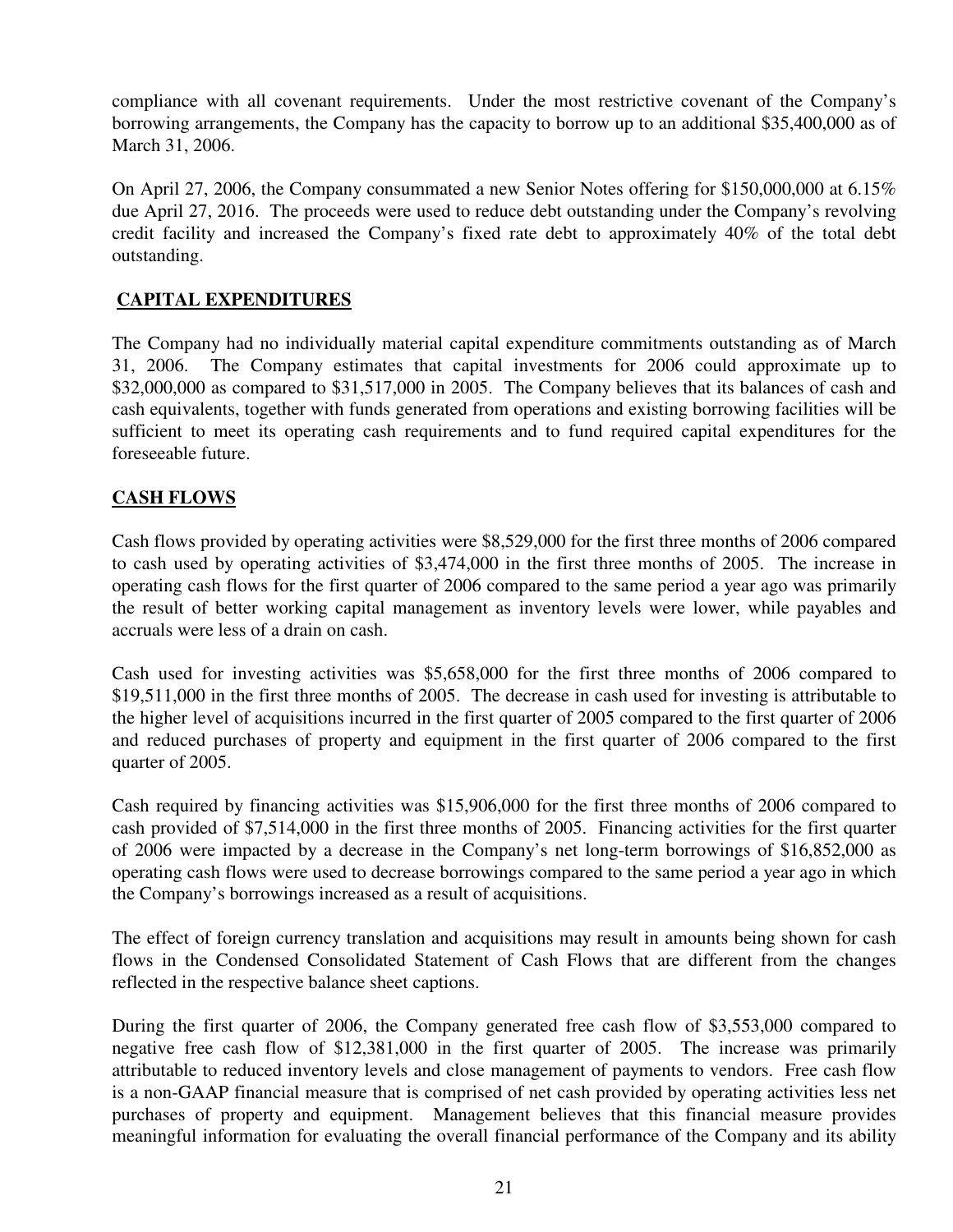to repay debt or make future investments (including acquisitions, etc.). The non-GAAP financial measure is reconciled to the GAAP measure as follows (in thousands):

|                                                  | Three Months Ended |           |
|--------------------------------------------------|--------------------|-----------|
|                                                  |                    | March 31, |
|                                                  | 2006               | 2005      |
| Net cash provided (used) by operating activities | \$8,529            | \$(3,474) |
| Less: Purchases of property and equipment - net  | (4.976)            | (8.907)   |
| Free Cash Flow                                   | \$ 3,553           |           |

### **DIVIDEND POLICY**

On February 9, 2006, the Company's Board of Directors declared a quarterly cash dividend of \$0.0125 per Common Share to shareholders of record as of April 3, 2006, which was paid on April 11, 2006. At the current rate, the cash dividend will amount to \$0.05 per Common Share on an annual basis.

### **CRITICAL ACCOUNTING POLICIES**

The Consolidated Financial Statements included in the report include accounts of the Company, all majority-owned subsidiaries and a variable interest entity for which the Company is the primary beneficiary. The preparation of financial statements in conformity with accounting principles generally accepted in the United States requires management to make estimates and assumptions in certain circumstances that affect amounts reported in the accompanying Consolidated Financial Statements and related footnotes. In preparing these financial statements, management has made its best estimates and judgments of certain amounts included in the financial statements, giving due consideration to materiality. However, application of these accounting policies involves the exercise of judgment and use of assumptions as to future uncertainties and, as a result, actual results could differ from these estimates.

#### *Revenue Recognition*

Invacare's revenues are recognized when products are shipped to unaffiliated customers. The SEC's Staff Accounting Bulletin (SAB) No. 101, "Revenue Recognition," as updated by SAB No. 104, provides guidance on the application of generally accepted accounting principles (GAAP) to selected revenue recognition issues. The Company has concluded that its revenue recognition policy is appropriate and in accordance with GAAP and SAB No. 101.

Sales are only made to customers with whom the Company believes collection is reasonably assured based upon a credit analysis, which may include obtaining a credit application, a signed security agreement, personal guarantee and/or a cross corporate guarantee depending on the credit history of the customer. Credit lines are established for new customers after an evaluation of their credit report and/or other relevant financial information. Existing credit lines are regularly reviewed and adjusted with consideration given to any outstanding past due amounts.

The Company offers discounts and rebates, which are accounted for as reductions to revenue in the period in which the sale is recognized. Discounts offered include: cash discounts for prompt payment, base and trade discounts based on contract level for specific classes of customers. Volume discounts and rebates are given based on large purchases and the achievement of certain sales volumes. Product returns are accounted for as a reduction to reported sales with estimates recorded for anticipated returns at the time of sale. The Company does not sell any goods on consignment.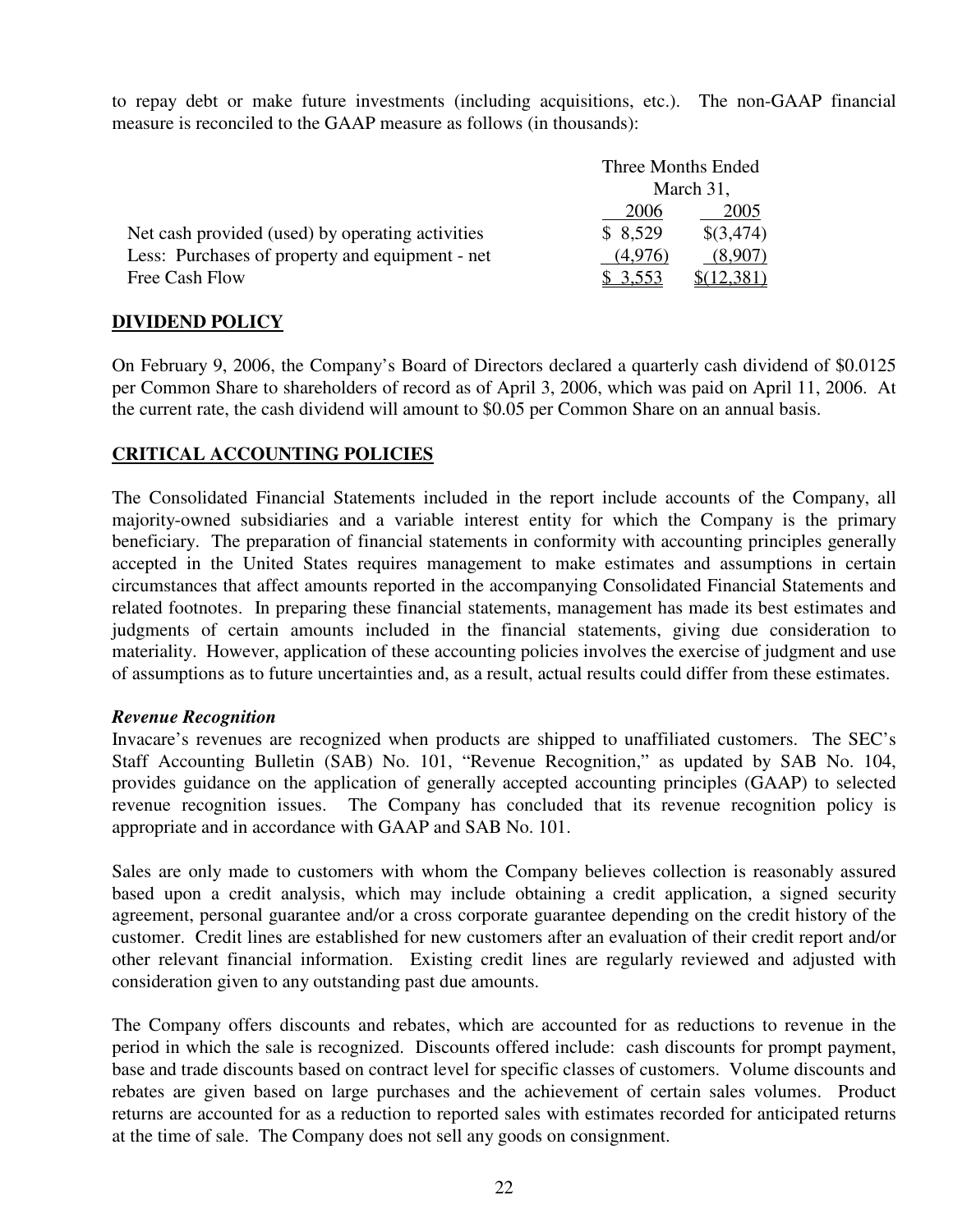Distributed products sold by the Company are accounted for in accordance with EITF 99-19 *Reporting Revenue Gross as a Principal versus Net as an Agent*. The Company records distributed product sales gross as a principal since the Company takes title to the products and has the risks of loss for collections, delivery and returns.

Product sales that give rise to installment receivables are recorded at the time of sale when the risks and rewards of ownership are transferred. DLL, a third party financing Company, provides the majority of the lease financing to Invacare customers. As such, interest income is recognized based on the terms of the installment agreements. Installment accounts are monitored and if a customer defaults on payments, interest income is no longer recognized. All installment accounts are accounted for using the same methodology, regardless of duration of the installment agreements.

#### *Allowance for Uncollectible Accounts Receivable*

Accounts receivable are reduced by an allowance for amounts that may become uncollectible in the future. Substantially all of the Company's receivables are due from health care, medical equipment dealers and long term care facilities located throughout the United States, Australia, Canada, New Zealand and Europe. A significant portion of products sold to dealers, both foreign and domestic, is ultimately funded through government reimbursement programs such as Medicare and Medicaid. In addition, the Company has seen a significant shift in reimbursement to customers from managed care entities. As a consequence, changes in these programs can have an adverse impact on dealer liquidity and profitability. The estimated allowance for uncollectible amounts is based primarily on management's evaluation of the financial condition of the customer. In addition, as a result of the third party financing arrangement with DLL, management monitors the collection status of these contracts in accordance with the Company's limited recourse obligations and provides amounts necessary for estimated losses in the allowance for doubtful accounts.

#### *Inventories and Related Allowance for Obsolete and Excess Inventory*

Inventories are stated at the lower of cost or market with cost determined for manufacturing inventories by the first-in, first-out (FIFO) method.

Inventories have been reduced by an allowance for excess and obsolete inventories. The estimated allowance is based on management's review of inventories on hand compared to estimated future usage and sales. A provision for excess and obsolete inventory is recorded as needed based upon the discontinuation of products, redesigning of existing products, new product introductions, market changes and safety issues. Both raw materials and finished goods are reserved for on the balance sheet.

In general, we review inventory turns as an indicator of obsolescence or slow moving product as well as the impact of new product introductions. Depending on the situation, the individual item may be partially or fully reserved for. No inventory that was reserved for has been sold at prices above their new cost basis. The Company continued to increase its overseas sourcing efforts, increase its emphasis on the development and introduction of new products, and decrease the cycle time to bring new product offerings to market. These initiatives are sources of inventory obsolescence for both raw material and finished goods.

#### *Goodwill, Intangible and Other Long-Lived Assets*

Property, equipment, intangibles and certain other long-lived assets are amortized over their useful lives. Useful lives are based on management's estimates of the period that the assets will generate revenue. As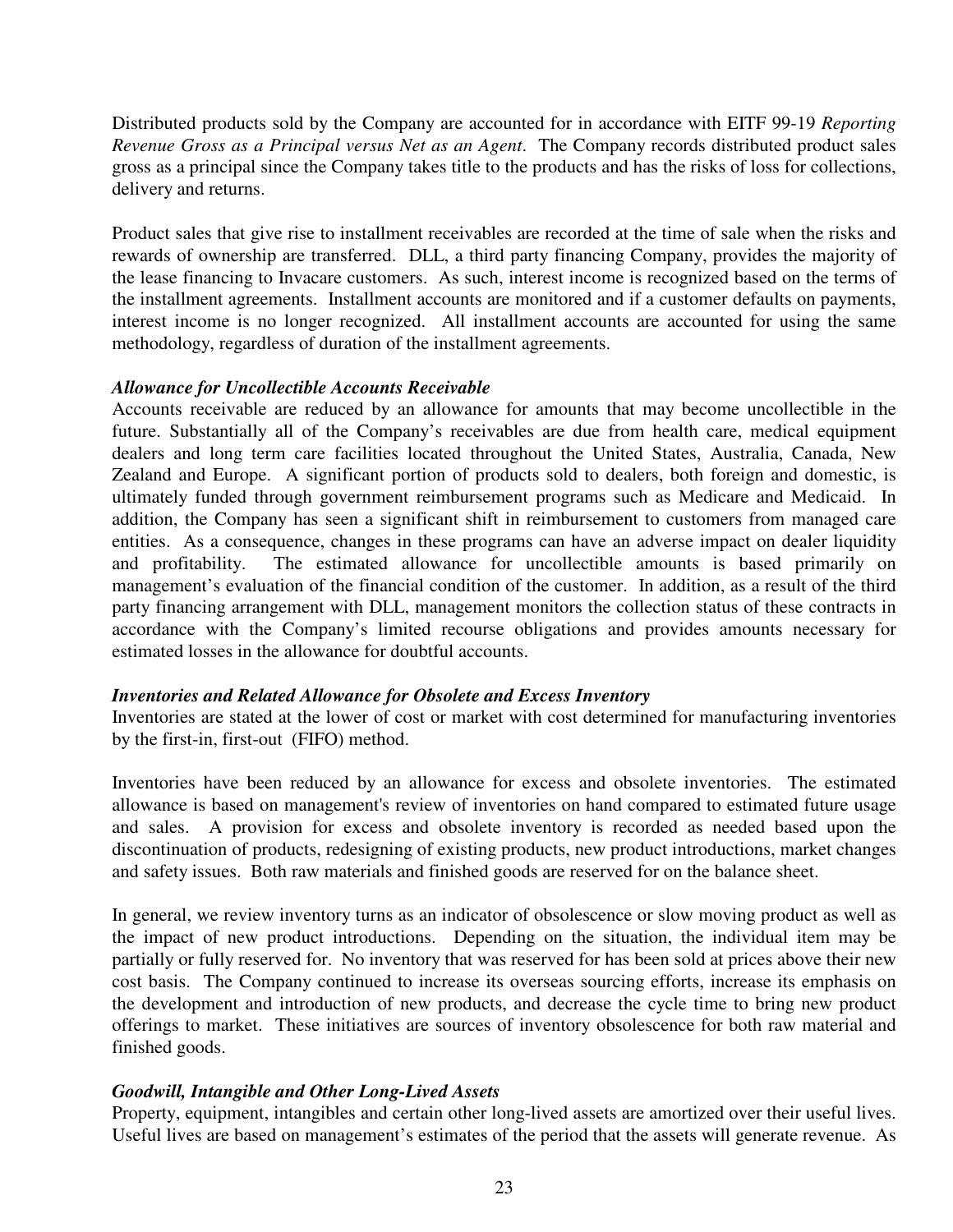a result of the adoption of SFAS No. 142, *Goodwill and Other Intangible Assets* in 2002, goodwill and intangible assets deemed to have indefinite lives are subject to annual impairment tests in accordance with the Statement. Furthermore, goodwill and other long-lived assets are reviewed for impairment whenever events or changes in circumstances indicate that the carrying amount of an asset may not be recoverable. The Company completed the required initial analysis of goodwill as of January 1, 2002 as well as the annual impairment tests in the fourth quarter of each subsequent year, including 2005. The results of these analyses indicated no impairment of goodwill. Interest rates have a significant impact upon the discounted cash flow methodology utilized in our annual impairment testing. Increasing interest rates decrease the fair value estimates used in our testing.

#### *Product Liability*

The Company's captive insurance company, Invatection Insurance Co., currently has a policy year that runs from September 1 to August 31 and insures annual policy losses of \$10,000,000 per occurrence and \$11,000,000 in the aggregate of the Company's North American product liability exposure. The Company also has additional layers of external insurance coverage insuring up to \$100,000,000 in annual aggregate losses arising from individual claims anywhere in the world that exceed the captive insurance company policy limits or the limits of the Company's per country foreign liability limits as applicable. There can be no assurance that Invacare's current insurance levels will continue to be adequate or available at affordable rates.

Product liability reserves are recorded for individual claims based upon historical experience, industry expertise and indications from a third-party actuary. Additional reserves, in excess of the specific individual case reserves, are provided for incurred but not reported claims based upon third-party actuarial valuations at the time such valuations are conducted. Historical claims experience and other assumptions are taken into consideration by the third-party actuary to estimate the ultimate reserves. For example, the actuarial analysis assumes that historical loss experience is an indicator of future experience, the distribution of exposures by geographic area and nature of operations for ongoing operations is expected to be very similar to historical operations with no dramatic changes and that the government indices used to trend losses and exposures are appropriate. Estimates made are adjusted on a regular basis and can be impacted by actual loss awards or settlements on claims. While actuarial analysis is used to help determine adequate reserves, the Company is responsible for the determination and recording of adequate reserves in accordance with accepted loss reserving standards and practices.

#### *Warranty*

Generally, the Company's products are covered from the date of sale to the customer by warranties against defects in material and workmanship for various periods depending on the product. Certain components carry a lifetime warranty. A provision for estimated warranty cost is recorded at the time of sale based upon actual experience. The Company continuously assesses the adequacy of its product warranty accrual and makes adjustments as needed. Historical analysis is primarily used to determine the Company's warranty reserves. Claims history is reviewed and provisions are adjusted as needed. However, the Company does consider other events, such as a product recall, which could warrant additional warranty reserve provision. No material adjustments to warranty reserves were necessary in the current year. See Warranty Costs in the Notes to the Consolidated Financial Statements included in this report for a reconciliation of the changes in the warranty accrual.

#### *Accounting for Stock-Based Compensation*

Prior to January 1, 2006, the Company accounted for options under its stock-based compensation plans using the intrinsic value method proscribed in Accounting Principles Board Opinion (APBO) No. 25,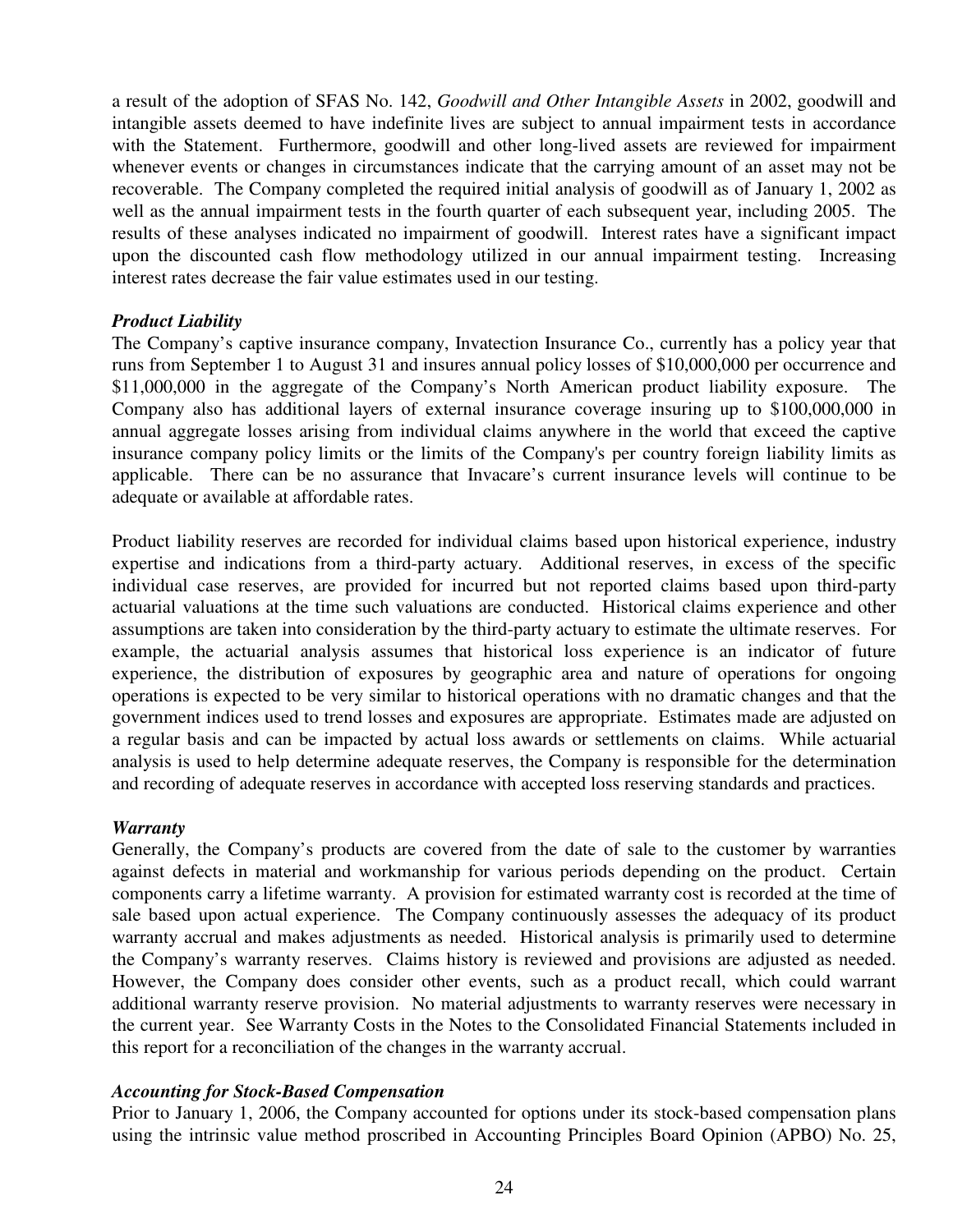Accounting for Stock Issued to Employees, and related Interpretations. Effective January 1, 2006, the Company adopted SFAS 123R using the modified prospective application method. Under the modified prospective method, compensation cost was recognized for the three months ended March 31, 2006 for: 1) all stock-based payments granted subsequent to January 1, 2006 based upon the grant-date fair value calculated in accordance with SFAS 123R, and 2) all stock-based payments granted prior to, but not vested as of, January 1, 2006 based upon grant-date fair value previously calculated for previously presented pro forma footnote disclosures in accordance with the original provisions of SFAS No. 123, Accounting for Stock Based Compensation. Results for periods prior to January 1, 2006 have not been restated.

On December 21, 2005, the Board of Directors of Invacare Corporation, based on the recommendation of the Compensation, Management Development and Corporate Governance Committee (the "Committee"), approved the acceleration of the vesting for substantially all of the Company's unvested stock options, which were then underwater. The Board of Directors decided to approve the acceleration of the vesting of the these stock options primarily to partially offset the recent reductions in other benefits made by the Company and to provide additional incentive to those employees critical to the Company's current cost reduction efforts.

The decision, which was effective as of December 21, 2005, accelerated the vesting for a total of 1,368,307 options on the Company's common shares; including 646,100 shares underlying options held by the Company's named executive officers. The stock options accelerated equated to 29% of the Company's total outstanding stock options. Vesting was not accelerated for the restricted awards granted under the Plans and no other modifications were made to the awards that were accelerated. The exercise prices of the accelerated options, all of which were underwater, were unchanged by the acceleration of the vesting schedules.

All of the Company's outstanding unvested options under the Plans which were accelerated, had exercise prices ranging from \$30.91 to \$47.80 which were greater than the Company's stock market price of \$30.75 as of the effective date of the acceleration.

Upon adoption of SFAS 123R, the Company did not make any other modifications to the terms of any previously granted options. However, the terms of new awards granted have been modified so that the vesting periods are deemed to be substantive for those who may be retiree eligible. No changes were made regarding the valuation methodologies or assumptions used to determine the fair value of options granted and the Company continues to use a Black-Scholes valuation model. As of March 31, 2006, there was \$1,750,000 of total unrecognized compensation cost from stock-based compensation arrangements granted under the plans, which is related to non-vested shares, and includes \$917,000 related to restricted stock awards. The Company expects the compensation expense to be recognized over a weighted-average period of approximately 2 years. The impact on earnings per share for 2006 is estimated to be \$0.05.

The majority of the options awarded have been granted at exercise prices equal to the market value of the underlying stock on the date of grant; thus, no compensation was reflected in the Consolidated Statement of Earnings for these options prior to January 1, 2006. However, restricted stock awards have granted without cost to the recipients were and continue to be expensed on a straight-line basis over the vesting periods.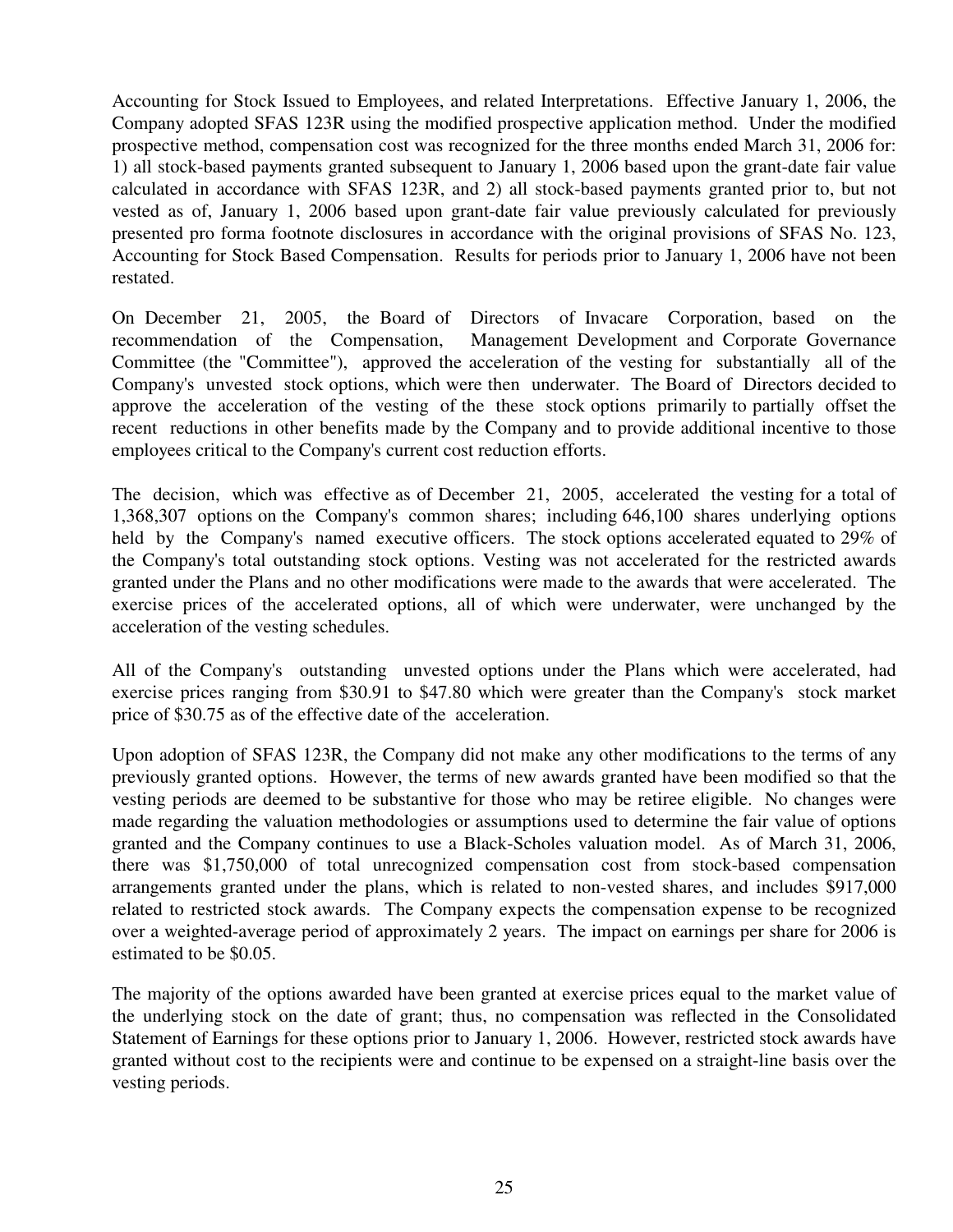#### *Income Taxes*

As part of the process of preparing its financial statements, the Company is required to estimate income taxes in various jurisdictions. The process requires estimating the Company's current tax exposure, including assessing the risks associated with tax audits, as well as estimating temporary differences due to the different treatment of items for tax and accounting policies. The temporary differences are reported as deferred tax assets and or liabilities. The Company also must estimate the likelihood that its deferred tax assets will be recovered from future taxable income and whether or not valuation allowances should be established. In the event that actual results differ from its estimates, the Company's provision for income taxes could be materially impacted.

The Company does not believe that there is a substantial likelihood that materially different amounts would be reported related to its critical accounting policies.

## **QUANTITATIVE AND QUALITATIVE DISCLOSURE ABOUT MARKET RISK**

The Company is exposed to market risk through various financial instruments, including fixed rate and floating rate debt instruments. The Company uses interest rate swap agreements to mitigate its current and future exposure to interest rate fluctuations. Based on the Company's March 31, 2006 debt levels, a 1.0% change in interest rates would impact interest expense by approximately \$4,500,000 over the next twelve months. Additionally, the Company operates internationally and as a result is exposed to foreign currency fluctuations. Specifically, the exposure includes intercompany loans and third party sales or payments. In an attempt to reduce this exposure, foreign currency forward contracts are utilized. The Company does not believe that any potential loss related to these financial instruments would have a material adverse effect on the Company's financial condition or results of operations.

### **FORWARD-LOOKING STATEMENTS**

This Form 10-Q contains forward-looking statements within the meaning of the "Safe Harbor" provisions of the Private Securities Litigation Reform Act of 1995. Terms such as "will," "should," "plan," "intend," "expect," "continue," "forecast," "believe," "anticipate" and "seek," as well as similar comments, are forward-looking in nature. Actual results and events may differ significantly from those expressed or anticipated as a result of risks and uncertainties which include, but are not limited to, the following: pricing pressures, the success of the Company's ongoing efforts to reduce costs, increasing raw material costs, the consolidations of health care customers and competitors, government budgetary and reimbursement issues at both the federal and state level (including those that affect the sales of and margins on product, along with the viability of customers), the ongoing implementation of the Company's North American enterprise resource planning system, the ability to develop and sell new products with higher functionality and lower costs, the effect of offering customers competitive financing terms, the ability to successfully identify, acquire and integrate strategic acquisition candidates, the difficulties in managing and operating businesses in many different foreign jurisdictions, the orderly completion of facility consolidations, the vagaries of any litigation or regulatory investigations that the Company may be or become involved in at any time, the difficulties in acquiring and maintaining a proprietary intellectual property ownership position, the overall economic, market and industry growth conditions, foreign currency and interest rate risks, Invacare's ability to improve financing terms and reduce working capital, as well as the risks described from time to time in Invacare's reports as filed with the Securities and Exchange Commission. We undertake no obligation to review or update these forward-looking statements or other information contained herein.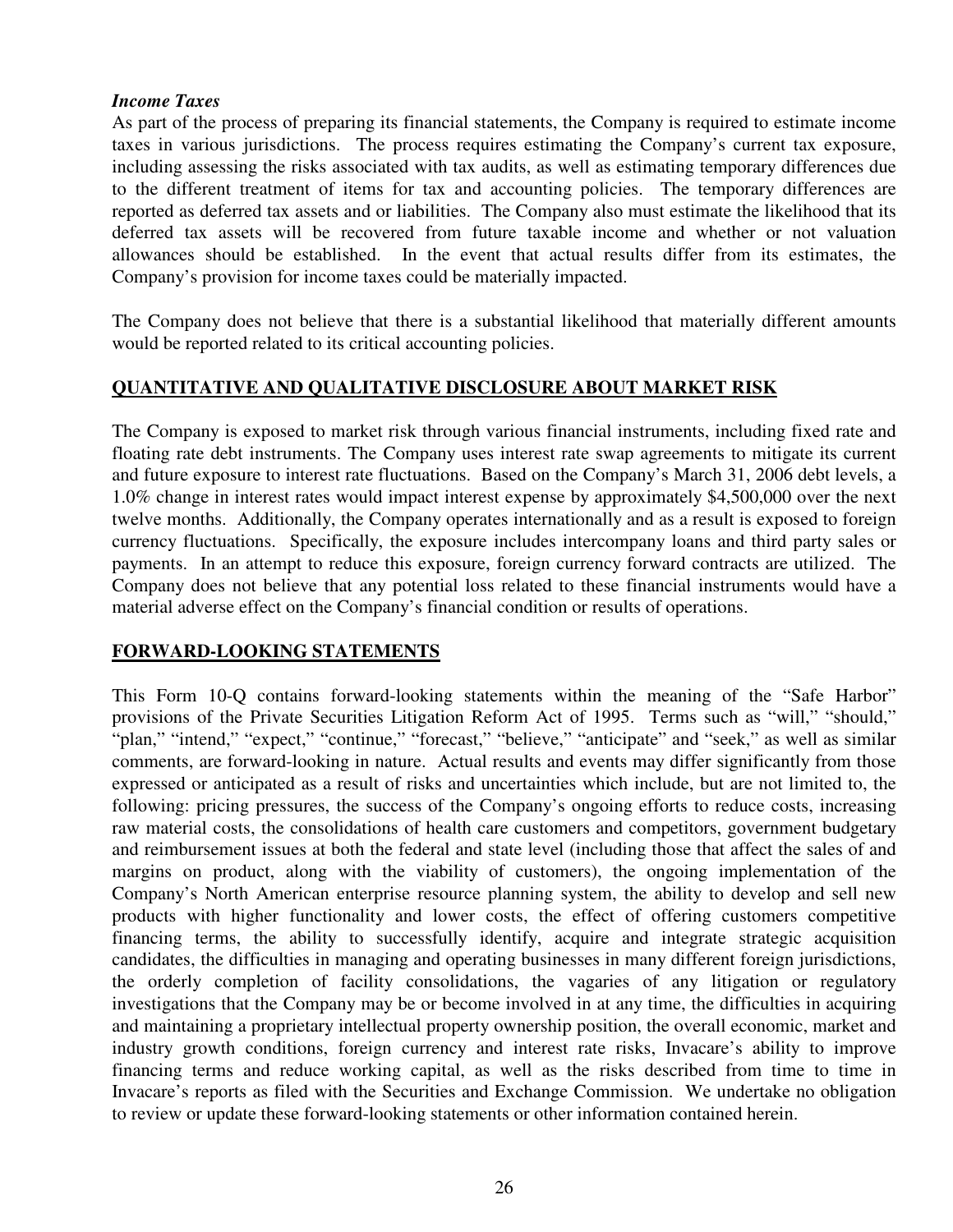### **Item 3.** Quantitative and Qualitative Disclosure of Market Risk.

The information called for by this item is provided under the same caption under Item 2 - Management's Discussion and Analysis of Financial Condition and Results of Operations.

### **Item 4.** Controls and Procedures.

As of March 31, 2006, an evaluation was performed, under the supervision and with the participation of the Company's management, including the Chief Executive Officer and Chief Financial Officer, of the effectiveness of the design and operation of the Company's disclosure controls and procedures (as defined in Exchange Act Rules 13a-15(e) and 15d-159e)). Based on that evaluation, the Company's management, including the Chief Executive Officer and Chief Financial Officer, concluded that the Company's disclosure controls and procedures were effective as of March 31, 2006, in ensuring that information required to be disclosed by the Company in the reports it files and submits under the Exchange Act is recorded, processed, summarized and reported, within the time periods specified in the Commission's rules and forms. There were no changes in the Company's internal control over financial reporting that occurred during the Company's most recent fiscal quarter that have materially affected, or are reasonably likely to materially affect, the Company's internal control over financial reporting.

### **Part II. OTHER INFORMATION**

### **Item 1A. Risk Factors**

In addition to the other information set forth in this report, you should carefully consider the risk factors disclosed in Item 1A of the Company's Annual Report on Form 10-K for this fiscal year ended December 31, 2005.

### **Item 2. Unregistered Sales of Equity Securities and Use of Proceeds**

(c) The following table presents information with respect to repurchases of common shares made by the Company during the three months ended March 31, 2006. All of the repurchased shares were surrendered to the Company by employees for tax withholding purposes in conjunction with the vesting of restricted shares held by the employees under the Company's 2003 Performance Plan.

|                                     | Total<br>Number of                | Average<br>Price             | Total Number of<br><b>Shares</b><br>Purchased as Part<br>of<br>Publicly | Maximum Number<br>of Shares That May<br>Yet             |
|-------------------------------------|-----------------------------------|------------------------------|-------------------------------------------------------------------------|---------------------------------------------------------|
| Period<br>$1/1/2006 - 1/31/2006(1)$ | <b>Shares</b><br>Purchased<br>687 | Paid<br>Per Share<br>\$31.65 | Announced<br>Plans or Programs                                          | <b>Be Purchased Under</b><br>the Plans or Programs<br>S |
| 2/1/2006-2/28/2006 (1)              | 12,778                            | \$33.38                      |                                                                         |                                                         |
| 3/1/2006-3/31/2006                  |                                   |                              |                                                                         |                                                         |
| Total                               | 3.46.                             |                              |                                                                         |                                                         |